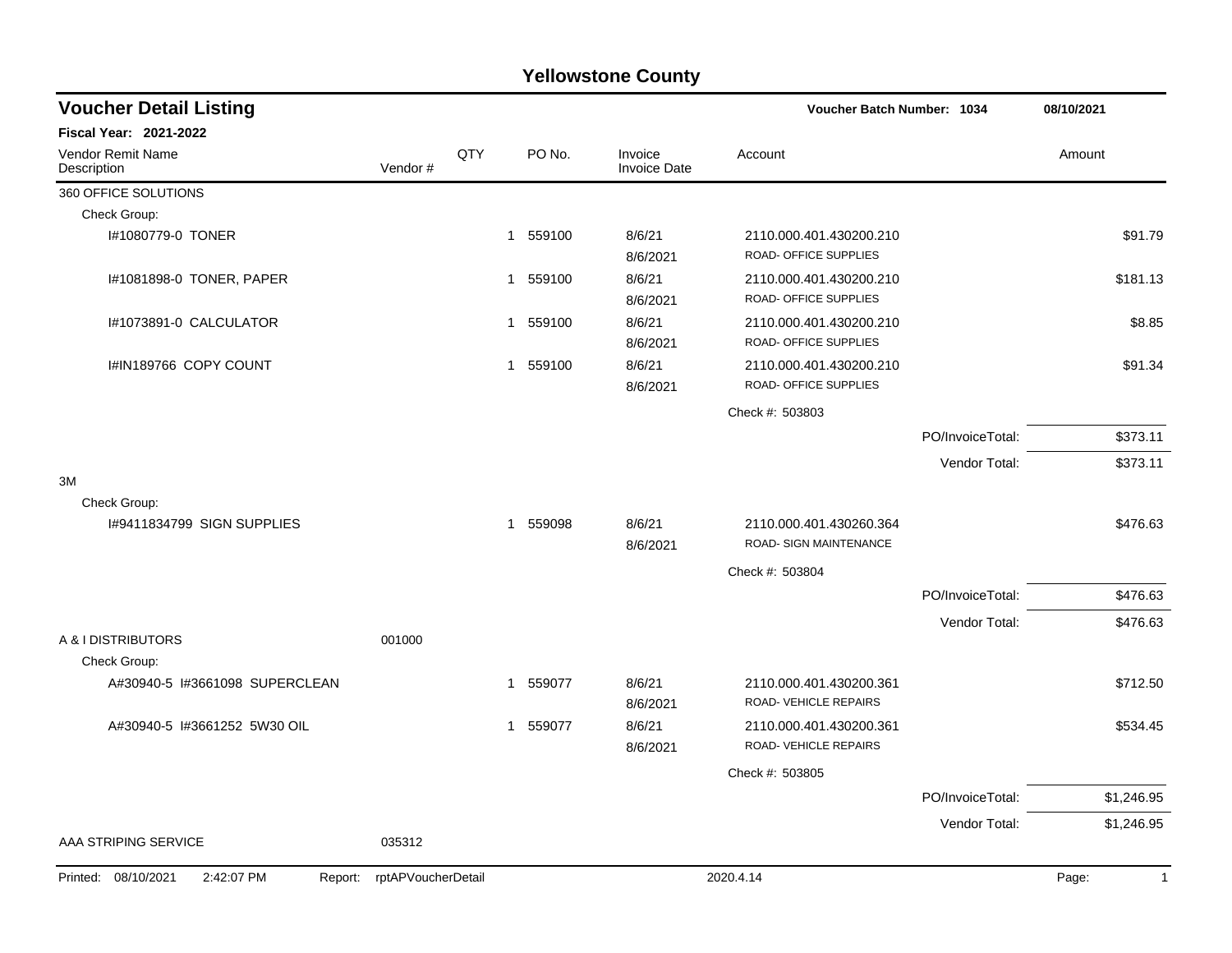|                                          |                            |     |          | <b>Yellowstone County</b>      |                                                            |                  |                         |
|------------------------------------------|----------------------------|-----|----------|--------------------------------|------------------------------------------------------------|------------------|-------------------------|
| <b>Voucher Detail Listing</b>            |                            |     |          |                                | Voucher Batch Number: 1034                                 |                  | 08/10/2021              |
| <b>Fiscal Year: 2021-2022</b>            |                            |     |          |                                |                                                            |                  |                         |
| Vendor Remit Name<br>Description         | Vendor#                    | QTY | PO No.   | Invoice<br><b>Invoice Date</b> | Account                                                    |                  | Amount                  |
| Check Group:                             |                            |     |          |                                |                                                            |                  |                         |
| 211535; JAIL; STRIPING                   |                            |     | 1 559117 | 8/6/21<br>8/6/2021             | 2300.000.146.411200.360<br>FACILITIES JAIL- REPAIR & MAINT |                  | \$729.60                |
| 211525; JAIL; RESTRIPE                   |                            |     | 1 559117 | 8/6/21<br>8/6/2021             | 2300.000.146.411200.360<br>FACILITIES JAIL- REPAIR & MAINT |                  | \$463.20                |
|                                          |                            |     |          |                                | Check #: 503806                                            |                  |                         |
|                                          |                            |     |          |                                |                                                            | PO/InvoiceTotal: | \$1,192.80              |
|                                          |                            |     |          |                                |                                                            | Vendor Total:    | \$1,192.80              |
| AGGREGATE RESOURCES, INC<br>Check Group: |                            |     |          |                                |                                                            |                  |                         |
| #1765 1 1/2" GRAVEL 716.56 @ 5.10 81088  |                            |     | 1 559108 | 8/6/21<br>8/6/2021             | 2110.000.401.430200.450<br>ROAD-RAW MATERIALS- GAS TAX     |                  | \$3,654.46              |
| I#1765 1 1/2" GRAVEL 726.92 @ 5.10 81088 |                            |     | 1 559108 | 8/6/21<br>8/6/2021             | 2110.000.401.430200.450<br>ROAD- RAW MATERIALS- GAS TAX    |                  | \$3,707.29              |
|                                          |                            |     |          |                                | Check #: 503807                                            |                  |                         |
|                                          |                            |     |          |                                |                                                            | PO/InvoiceTotal: | \$7,361.75              |
|                                          |                            |     |          |                                |                                                            | Vendor Total:    | \$7,361.75              |
| AIR CONTROLS CO<br>Check Group:          | 001147                     |     |          |                                |                                                            |                  |                         |
| 10305; JAIL; REPAIR STEAM KETTLE         |                            |     | 1 559114 | 8/6/21<br>8/6/2021             | 2300.000.146.411200.360<br>FACILITIES JAIL- REPAIR & MAINT |                  | \$1,387.42              |
|                                          |                            |     |          |                                | Check #: 503808                                            |                  |                         |
|                                          |                            |     |          |                                |                                                            | PO/InvoiceTotal: | \$1,387.42              |
|                                          |                            |     |          |                                |                                                            | Vendor Total:    | \$1,387.42              |
| <b>BATTERIES PLUS STORE #253</b>         | 042967                     |     |          |                                |                                                            |                  |                         |
| Check Group:<br>I#P41845699 BATTERY      |                            |     | 1 559086 | 8/6/21<br>8/6/2021             | 2110.000.401.430200.361<br>ROAD-VEHICLE REPAIRS            |                  | \$123.25                |
|                                          |                            |     |          |                                | Check #: 503809                                            |                  |                         |
|                                          |                            |     |          |                                |                                                            | PO/InvoiceTotal: | \$123.25                |
| Printed: 08/10/2021<br>2:42:07 PM        | Report: rptAPVoucherDetail |     |          |                                | 2020.4.14                                                  |                  | Page:<br>$\overline{c}$ |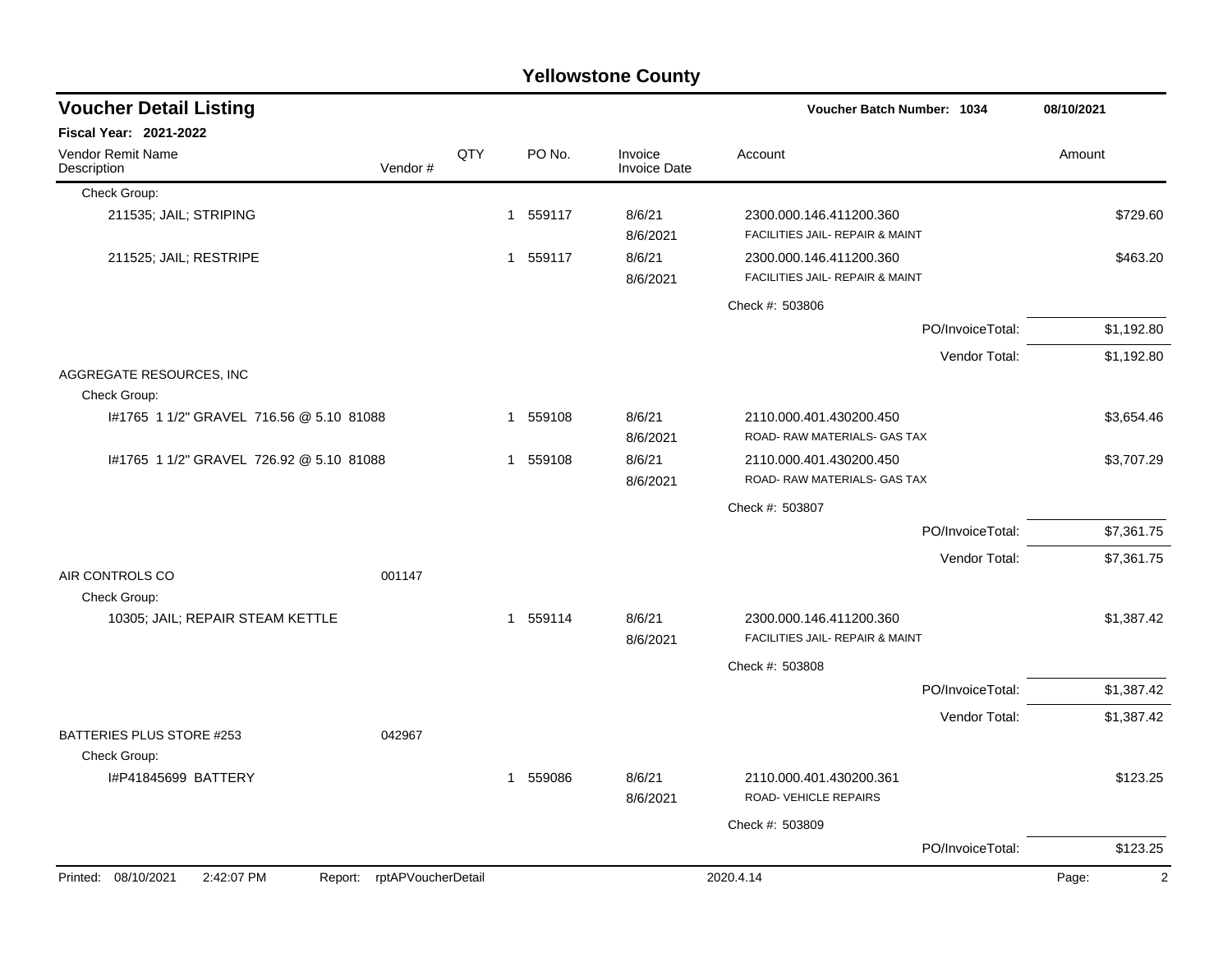| <b>Voucher Detail Listing</b>       | Voucher Batch Number: 1034 |     | 08/10/2021 |        |                                |                                                       |                  |          |
|-------------------------------------|----------------------------|-----|------------|--------|--------------------------------|-------------------------------------------------------|------------------|----------|
| <b>Fiscal Year: 2021-2022</b>       |                            |     |            |        |                                |                                                       |                  |          |
| Vendor Remit Name<br>Description    | Vendor#                    | QTY |            | PO No. | Invoice<br><b>Invoice Date</b> | Account                                               |                  | Amount   |
|                                     |                            |     |            |        |                                |                                                       | Vendor Total:    | \$123.25 |
| <b>BIG SKY LINEN SUPPLY</b>         | 001710                     |     |            |        |                                |                                                       |                  |          |
| Check Group:                        |                            |     |            |        |                                |                                                       |                  |          |
| A#667-00000 #0499086 LAUNDRY SVCS   |                            |     | 1 559078   |        | 8/6/21                         | 2110.000.401.430200.220<br>ROAD- OPERATING SUPPLIES   |                  | \$131.47 |
|                                     |                            |     |            |        | 8/6/2021                       |                                                       |                  |          |
|                                     |                            |     |            |        |                                | Check #: 503810                                       |                  |          |
|                                     |                            |     |            |        |                                |                                                       | PO/InvoiceTotal: | \$131.47 |
|                                     |                            |     |            |        |                                |                                                       | Vendor Total:    | \$131.47 |
| <b>BILLINGS CONSTRUCTION SUPPLY</b> |                            |     |            |        |                                |                                                       |                  |          |
| Check Group:                        |                            |     |            |        |                                |                                                       |                  |          |
| 1#127478 PORTABLE RENTAL            |                            |     | 1 559107   |        | 8/6/21<br>8/6/2021             | 2110.000.401.430200.533<br>ROAD- EQUIPMENT RENTAL     |                  | \$74.55  |
| 1#4062 CHIP SEAL MARKERS            |                            |     | 1 559107   |        | 8/6/21                         | 2110.000.401.430200.450                               |                  | \$375.00 |
|                                     |                            |     |            |        | 8/6/2021                       | ROAD- RAW MATERIALS- GAS TAX                          |                  |          |
| I#3689 WATER COOLER RACK            |                            |     | 1 559107   |        | 8/6/21                         | 2110.000.401.430200.361                               |                  | \$87.00  |
|                                     |                            |     |            |        | 8/6/2021                       | ROAD- VEHICLE REPAIRS                                 |                  |          |
|                                     |                            |     |            |        |                                | Check #: 503811                                       |                  |          |
|                                     |                            |     |            |        |                                |                                                       | PO/InvoiceTotal: | \$536.55 |
|                                     |                            |     |            |        |                                |                                                       | Vendor Total:    | \$536.55 |
| <b>BILLINGS REGIONAL LANDFILL</b>   | 042554                     |     |            |        |                                |                                                       |                  |          |
| Check Group:                        |                            |     |            |        |                                |                                                       |                  |          |
| I#01444100 DUMP                     |                            |     | 1          | 559085 | 8/6/21                         | 2110.000.401.430200.450                               |                  | \$11.45  |
|                                     |                            |     |            |        | 8/6/2021                       | ROAD-RAW MATERIALS-GAS TAX                            |                  |          |
| I#01444514 DUMP                     |                            |     | 1 559085   |        | 8/6/21                         | 2110.000.401.430200.450<br>ROAD-RAW MATERIALS-GAS TAX |                  | \$11.45  |
|                                     |                            |     |            |        | 8/6/2021                       |                                                       |                  |          |
|                                     |                            |     |            |        |                                | Check #: 503812                                       |                  |          |
|                                     |                            |     |            |        |                                |                                                       | PO/InvoiceTotal: | \$22.90  |
|                                     |                            |     |            |        |                                |                                                       | Vendor Total:    | \$22.90  |
| BOBCAT OF BIG SKY INC               |                            |     |            |        |                                |                                                       |                  |          |
| Check Group:                        |                            |     |            |        |                                |                                                       |                  |          |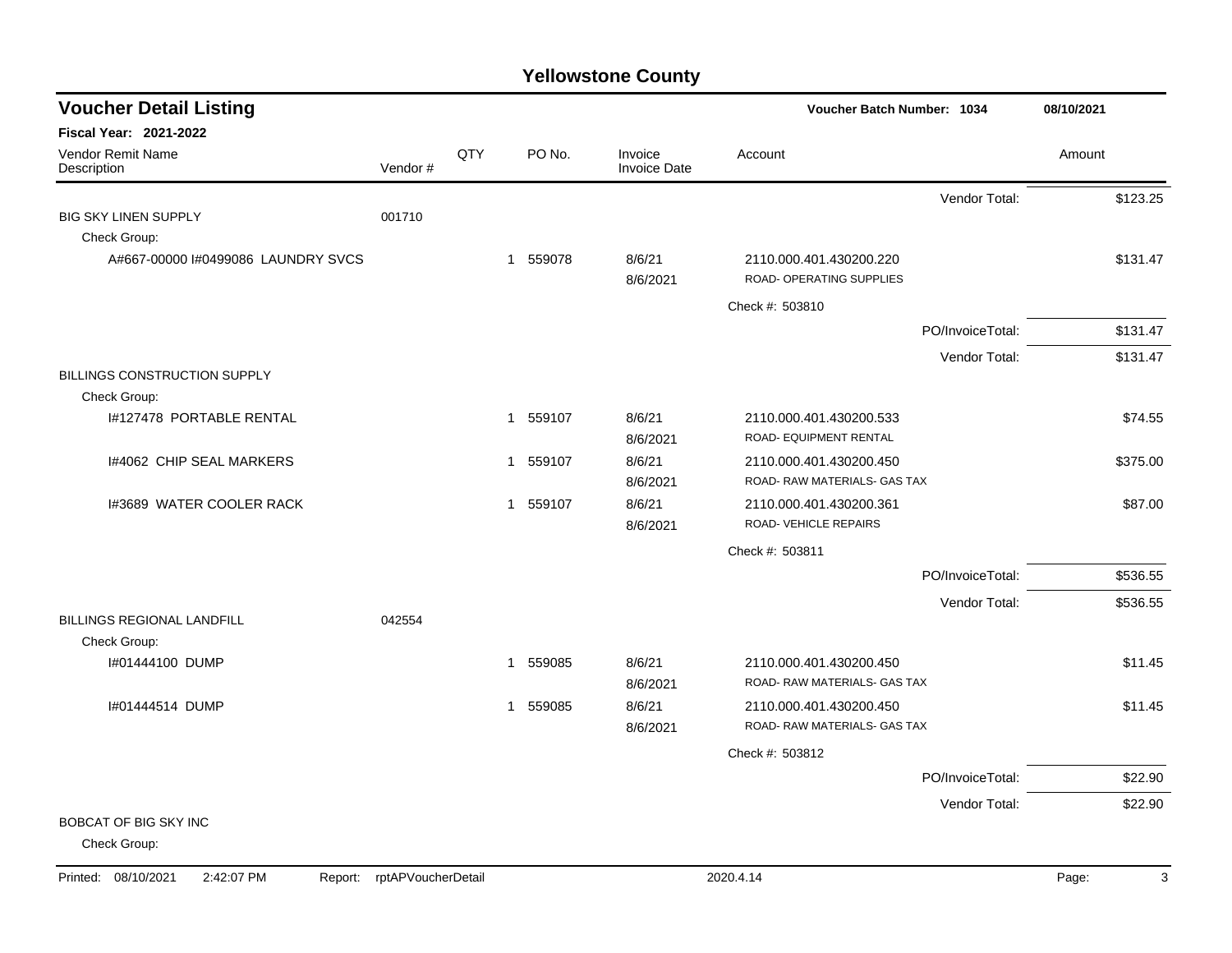| <b>Voucher Detail Listing</b>                                      |         |     | <b>Voucher Batch Number: 1034</b> |                                |                                                                         |                  | 08/10/2021 |  |
|--------------------------------------------------------------------|---------|-----|-----------------------------------|--------------------------------|-------------------------------------------------------------------------|------------------|------------|--|
| <b>Fiscal Year: 2021-2022</b>                                      |         |     |                                   |                                |                                                                         |                  |            |  |
| Vendor Remit Name<br>Description                                   | Vendor# | QTY | PO No.                            | Invoice<br><b>Invoice Date</b> | Account                                                                 |                  | Amount     |  |
| i#82868 7/26 MINI ESCAVATOR RENTAL - WATER<br><b>LEAKS</b>         |         |     | 1 559123                          | 8/6/21                         | 5810.000.552.460442.533                                                 |                  | \$325.00   |  |
|                                                                    |         |     |                                   | 8/6/2021                       | METRA FACILITIES- EQUIPMENT RENTAL                                      |                  |            |  |
|                                                                    |         |     |                                   |                                | Check #: 503813                                                         |                  |            |  |
|                                                                    |         |     |                                   |                                |                                                                         | PO/InvoiceTotal: | \$325.00   |  |
|                                                                    |         |     |                                   |                                |                                                                         | Vendor Total:    | \$325.00   |  |
| CARQUEST AUTO PARTS.<br>Check Group:                               | 006210  |     |                                   |                                |                                                                         |                  |            |  |
| 1#1935-640477 AIR FILTER                                           |         |     | 1 559076                          | 8/9/21<br>8/6/2021             | 2110.000.401.430200.361<br>ROAD- VEHICLE REPAIRS                        |                  | \$8.04     |  |
| 1#1935-640069 AIR FILTER                                           |         |     | 1 559076                          | 8/9/21<br>8/6/2021             | 2110.000.401.430200.361<br>ROAD- VEHICLE REPAIRS                        |                  | \$20.99    |  |
| #1935-640096 AIR FILTER                                            |         |     | 559076<br>1                       | 8/9/21<br>8/6/2021             | 2110.000.401.430200.361<br><b>ROAD- VEHICLE REPAIRS</b>                 |                  | \$8.04     |  |
| 1#1935-640256 AIR FILTER, WATER SEPARATORS,<br><b>FUEL ELEMENT</b> |         |     | 1 559076                          | 8/9/21                         | 2110.000.401.430200.361                                                 |                  | \$168.64   |  |
| #1935-641358 FUEL PUMP                                             |         |     | 1 559076                          | 8/6/2021<br>8/9/21<br>8/6/2021 | ROAD-VEHICLE REPAIRS<br>2110.000.401.430200.361<br>ROAD-VEHICLE REPAIRS |                  | \$55.24    |  |
| 1#1935-641399 FUEL LINE CLIP                                       |         |     | 559076<br>1                       | 8/9/21<br>8/6/2021             | 2110.000.401.430200.361<br>ROAD-VEHICLE REPAIRS                         |                  | \$3.47     |  |
| 1#1935-641191 OIL FILTERS                                          |         |     | 1 559076                          | 8/9/21<br>8/6/2021             | 2110.000.401.430200.361<br>ROAD- VEHICLE REPAIRS                        |                  | \$131.40   |  |
| I#1935-638372 CORE RETURN                                          |         |     | 1 559076                          | 8/9/21<br>8/6/2021             | 2110.000.401.430200.361<br><b>ROAD- VEHICLE REPAIRS</b>                 |                  | (\$22.00)  |  |
| 1#1935-639212 CORE RETURN                                          |         |     | 559076<br>1                       | 8/9/21<br>8/6/2021             | 2110.000.401.430200.361<br>ROAD- VEHICLE REPAIRS                        |                  | (\$22.00)  |  |
| I#1935-641162 MIRRORS                                              |         |     | 1 559076                          | 8/9/21<br>8/6/2021             | 2110.000.401.430200.361<br>ROAD- VEHICLE REPAIRS                        |                  | \$43.32    |  |
| 1#1935-641379 BEAD LUBE                                            |         |     | 559076<br>1                       | 8/9/21<br>8/6/2021             | 2110.000.401.430200.361<br>ROAD- VEHICLE REPAIRS                        |                  | \$22.92    |  |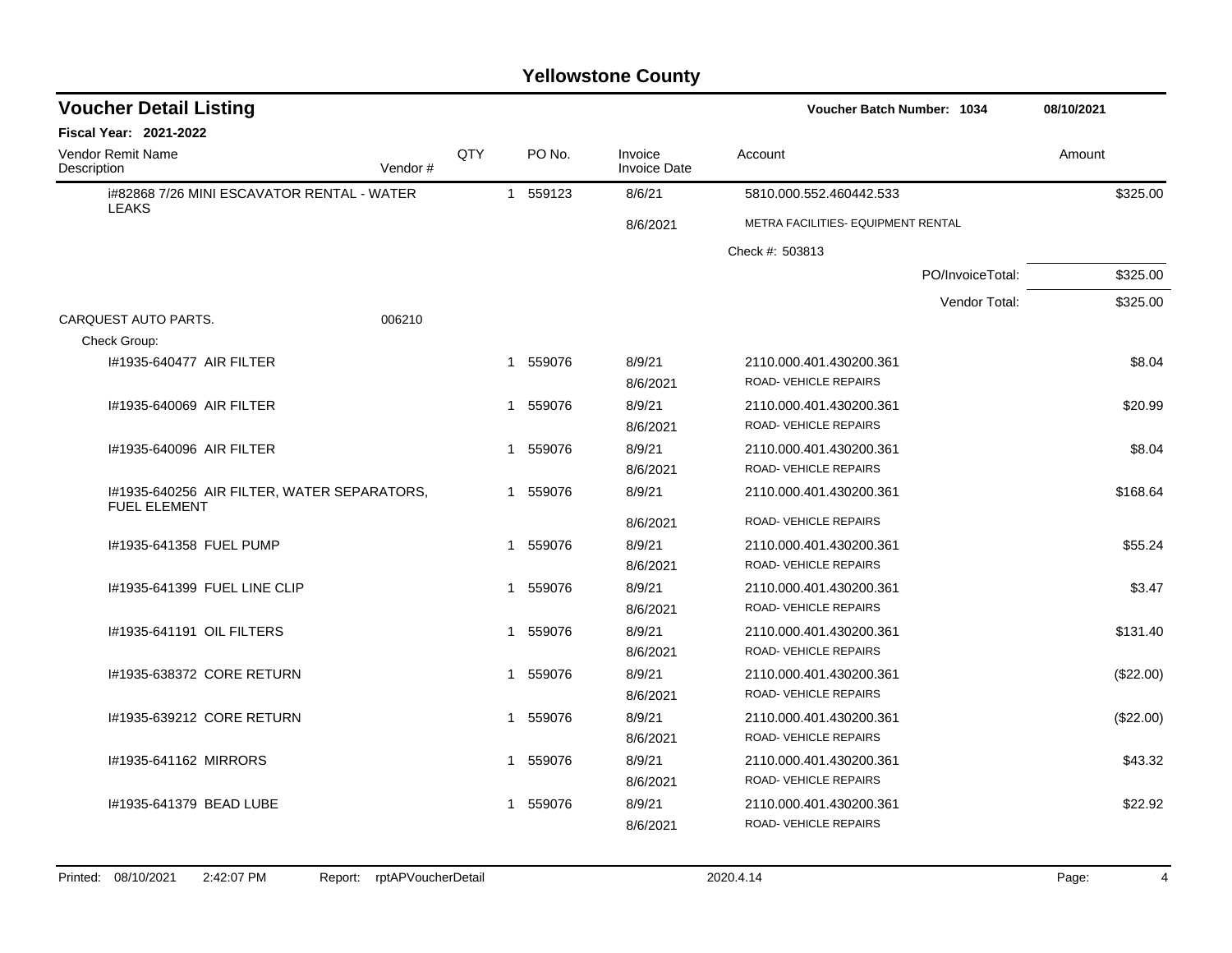|                                                          |                            |     |                |          | <b>Yellowstone County</b>      |                                                            |                  |            |
|----------------------------------------------------------|----------------------------|-----|----------------|----------|--------------------------------|------------------------------------------------------------|------------------|------------|
| <b>Voucher Detail Listing</b>                            |                            |     |                |          |                                | <b>Voucher Batch Number: 1034</b>                          |                  | 08/10/2021 |
| Fiscal Year: 2021-2022                                   |                            |     |                |          |                                |                                                            |                  |            |
| Vendor Remit Name<br>Description                         | Vendor#                    | QTY |                | PO No.   | Invoice<br><b>Invoice Date</b> | Account                                                    |                  | Amount     |
| 2% DISCOUNT                                              |                            |     | $\mathbf{1}$   | 559076   | 8/9/21<br>8/6/2021             | 2110.000.401.430200.361<br>ROAD-VEHICLE REPAIRS            |                  | (\$8.36)   |
|                                                          |                            |     |                |          |                                | Check #: 503814                                            |                  |            |
|                                                          |                            |     |                |          |                                |                                                            | PO/InvoiceTotal: | \$409.70   |
|                                                          |                            |     |                |          |                                |                                                            | Vendor Total:    | \$409.70   |
| CONSOLIDATED ELECTRICAL DISTRIBUTORS INC<br>Check Group: |                            |     |                |          |                                |                                                            |                  |            |
| I#0725-1018617 100WATT CORN COBB                         |                            |     | 1              | 559091   | 8/6/21<br>8/6/2021             | 2110.000.401.430200.366<br>ROAD- REPAIR & MAINT BUILDINGS  |                  | \$644.16   |
| 1#0725-1033060 PHOTO CONTROL KNUCKLE                     |                            |     | 1              | 559091   | 8/6/21<br>8/6/2021             | 2110.000.401.430200.366<br>ROAD- REPAIR & MAINT BUILDINGS  |                  | \$30.38    |
|                                                          |                            |     |                |          |                                | Check #: 503815                                            |                  |            |
|                                                          |                            |     |                |          |                                |                                                            | PO/InvoiceTotal: | \$674.54   |
|                                                          |                            |     |                |          |                                |                                                            | Vendor Total:    | \$674.54   |
| <b>HOBART</b>                                            | 040580                     |     |                |          |                                |                                                            |                  |            |
| Check Group:                                             |                            |     |                |          |                                |                                                            |                  |            |
| FD676858; JAIL; END CAP                                  |                            |     | $\overline{1}$ | 559118   | 8/6/21<br>8/6/2021             | 2300.000.146.411200.360<br>FACILITIES JAIL- REPAIR & MAINT |                  | \$53.16    |
| FD676921; JAIL; ARM ASSY                                 |                            |     |                | 1 559118 | 8/6/21                         | 2300.000.146.411200.360                                    |                  | \$206.01   |
|                                                          |                            |     |                |          | 8/6/2021                       | FACILITIES JAIL- REPAIR & MAINT                            |                  |            |
|                                                          |                            |     |                |          |                                | Check #: 503816                                            |                  |            |
|                                                          |                            |     |                |          |                                |                                                            | PO/InvoiceTotal: | \$259.17   |
|                                                          |                            |     |                |          |                                |                                                            | Vendor Total:    | \$259.17   |
| <b>HOLIDAY COMPANIES</b>                                 | 003465                     |     |                |          |                                |                                                            |                  |            |
| Check Group:<br>785-319; YCCH; GAS                       |                            |     |                | 1 559113 | 8/6/21                         | 1000.000.145.411200.231                                    |                  | \$509.69   |
|                                                          |                            |     |                |          | 8/6/2021                       | FACILITIES- GAS/OIL/GREASE                                 |                  |            |
| 785-319; YCCH; REBATE/CREDIT                             |                            |     |                | 1 559113 | 8/6/21                         | 1000.000.145.411200.231                                    |                  | (\$37.99)  |
|                                                          |                            |     |                |          | 8/6/2021                       | FACILITIES- GAS/OIL/GREASE                                 |                  |            |
|                                                          |                            |     |                |          |                                | Check #: 503817                                            |                  |            |
| Printed: 08/10/2021<br>2:42:07 PM                        | Report: rptAPVoucherDetail |     |                |          |                                | 2020.4.14                                                  |                  | Page:      |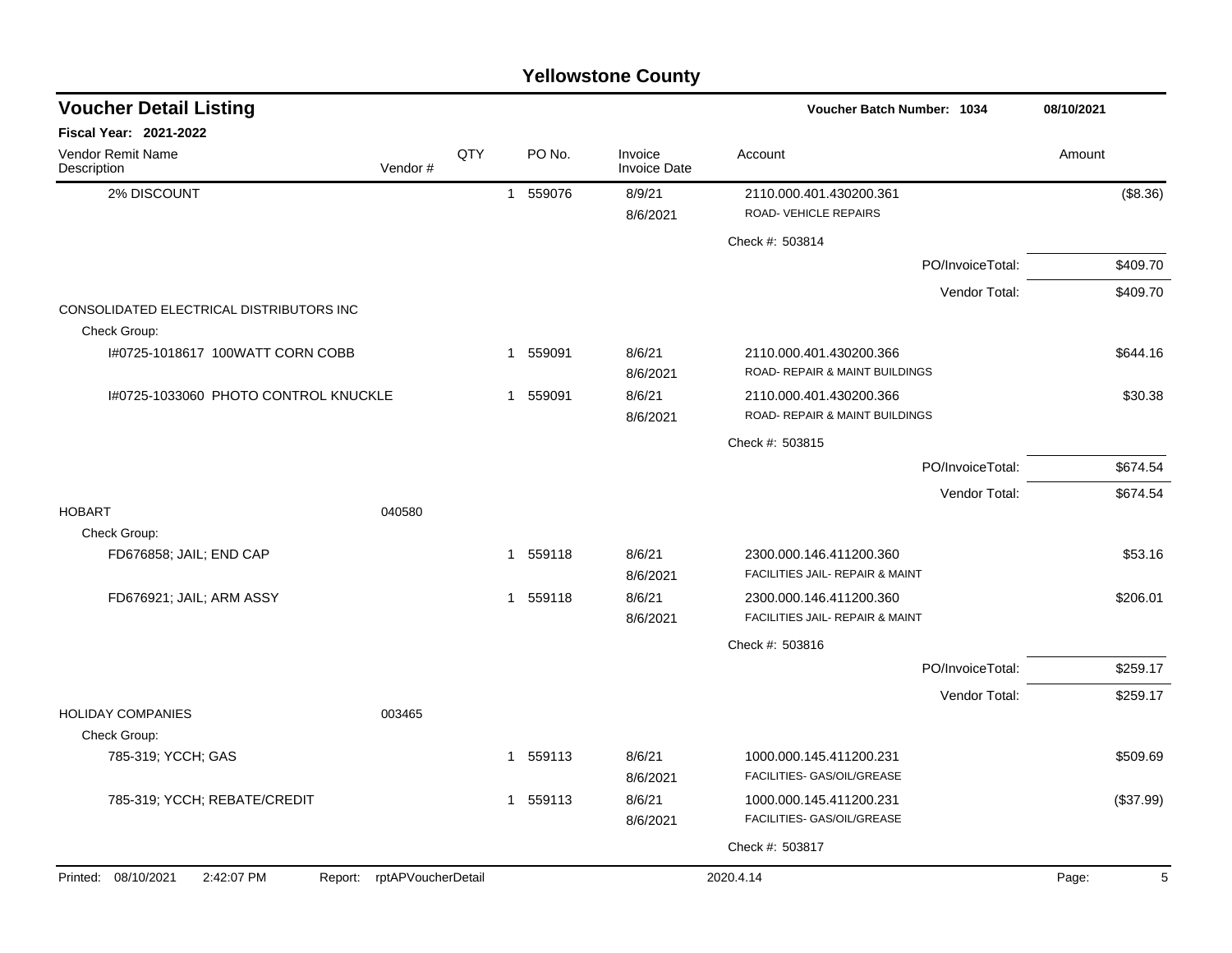| <b>Voucher Detail Listing</b>                |                    |     |          |                                |                                                          | Voucher Batch Number: 1034 |            |  |
|----------------------------------------------|--------------------|-----|----------|--------------------------------|----------------------------------------------------------|----------------------------|------------|--|
| Fiscal Year: 2021-2022                       |                    |     |          |                                |                                                          |                            |            |  |
| Vendor Remit Name<br>Description             | Vendor#            | QTY | PO No.   | Invoice<br><b>Invoice Date</b> | Account                                                  |                            | Amount     |  |
|                                              |                    |     |          |                                |                                                          | PO/InvoiceTotal:           | \$471.70   |  |
|                                              |                    |     |          |                                |                                                          | Vendor Total:              | \$471.70   |  |
| HOSE & RUBBER SUPPLY.<br>Check Group:        |                    |     |          |                                |                                                          |                            |            |  |
| I#01559957 HOSE ADAPTER                      |                    |     | 1 559105 | 8/6/21<br>8/6/2021             | 2110.000.401.430200.361<br>ROAD-VEHICLE REPAIRS          |                            | \$0.57     |  |
| I#01562588 HOSES                             |                    |     | 1 559105 | 8/6/21<br>8/6/2021             | 2110.000.401.430200.361<br>ROAD- VEHICLE REPAIRS         |                            | \$650.21   |  |
| I#01564152 FITTINGS                          |                    |     | 1 559105 | 8/6/21<br>8/6/2021             | 2110.000.401.430200.361<br>ROAD- VEHICLE REPAIRS         |                            | \$63.27    |  |
|                                              |                    |     |          |                                | Check #: 503818                                          |                            |            |  |
|                                              |                    |     |          |                                |                                                          | PO/InvoiceTotal:           | \$714.05   |  |
|                                              |                    |     |          |                                |                                                          | Vendor Total:              | \$714.05   |  |
| INTERSTATE POWER SYSTEMS INC                 | 045081             |     |          |                                |                                                          |                            |            |  |
| Check Group:                                 |                    |     |          |                                |                                                          |                            |            |  |
| #C007056110-01 DIPSTICK                      |                    |     | 1 559088 | 8/6/21<br>8/6/2021             | 2110.000.401.430200.361<br>ROAD-VEHICLE REPAIRS          |                            | \$239.41   |  |
| I#C007056042-01 Return Insulator-Eng Mount   |                    |     | 2 559088 | 8/6/21<br>8/6/2021             | 2110.000.401.430200.361<br>ROAD- VEHICLE REPAIRS         |                            | (\$101.52) |  |
|                                              |                    |     |          |                                | Check #: 503819                                          |                            |            |  |
|                                              |                    |     |          |                                |                                                          | PO/InvoiceTotal:           | \$137.89   |  |
|                                              |                    |     |          |                                |                                                          | Vendor Total:              | \$137.89   |  |
| KIMBALL MIDWEST<br>Check Group:              |                    |     |          |                                |                                                          |                            |            |  |
| A#446079 I#9075136 IMPACT GUN                |                    |     | 1 559096 | 8/6/21<br>8/6/2021             | 2110.000.401.430200.240<br>ROAD- REPAIR & MAINT SUPPLIES |                            | \$1,044.22 |  |
|                                              |                    |     |          |                                | Check #: 503820                                          |                            |            |  |
|                                              |                    |     |          |                                |                                                          | PO/InvoiceTotal:           | \$1,044.22 |  |
|                                              |                    |     |          |                                |                                                          | Vendor Total:              | \$1,044.22 |  |
| KINGS ACE HARDWARE, STATE                    |                    |     |          |                                |                                                          |                            |            |  |
| Printed: 08/10/2021<br>2:42:07 PM<br>Report: | rptAPVoucherDetail |     |          |                                | 2020.4.14                                                |                            | Page:<br>6 |  |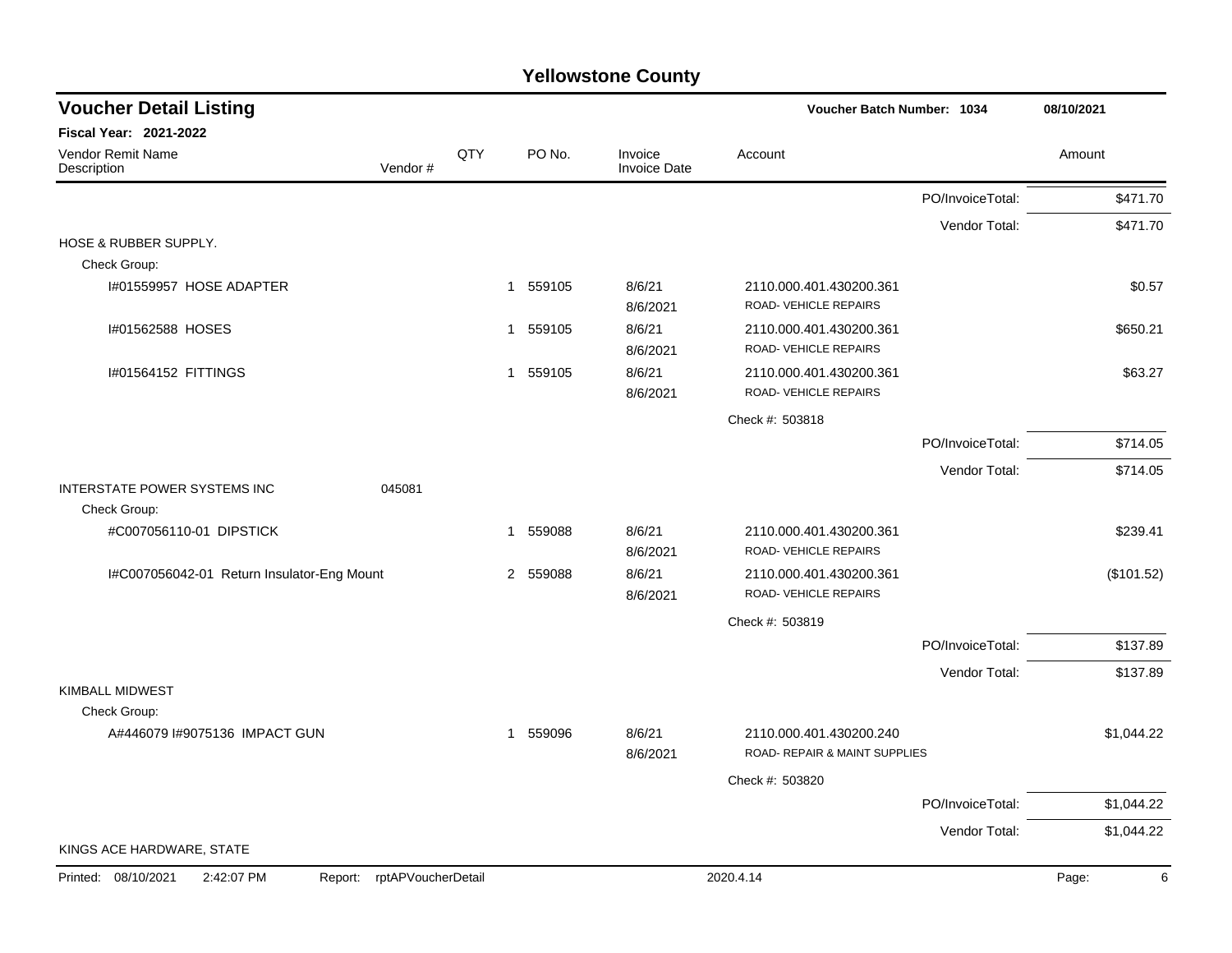|                                             |     |                |        | <b>Yellowstone County</b>      |                                                         |                  |            |
|---------------------------------------------|-----|----------------|--------|--------------------------------|---------------------------------------------------------|------------------|------------|
| <b>Voucher Detail Listing</b>               |     |                |        |                                | <b>Voucher Batch Number: 1034</b>                       |                  | 08/10/2021 |
| Fiscal Year: 2021-2022                      |     |                |        |                                |                                                         |                  |            |
| Vendor Remit Name<br>Vendor#<br>Description | QTY |                | PO No. | Invoice<br><b>Invoice Date</b> | Account                                                 |                  | Amount     |
| Check Group:                                |     |                |        |                                |                                                         |                  |            |
| 1#742199/2 DEEP WOODS OFF                   |     | $\mathbf 1$    | 559101 | 8/6/21<br>8/6/2021             | 2110.000.401.430200.220<br>ROAD- OPERATING SUPPLIES     |                  | \$5.98     |
| 1#742641-2 REPELLENT                        |     | $\overline{1}$ | 559101 | 8/6/21<br>8/6/2021             | 2110.000.401.430200.220<br>ROAD- OPERATING SUPPLIES     |                  | \$17.96    |
|                                             |     |                |        |                                | Check #: 503821                                         |                  |            |
|                                             |     |                |        |                                |                                                         | PO/InvoiceTotal: | \$23.94    |
|                                             |     |                |        |                                |                                                         | Vendor Total:    | \$23.94    |
| <b>KLJ ENGINEERING LLC</b>                  |     |                |        |                                |                                                         |                  |            |
| Check Group:                                |     |                |        |                                |                                                         |                  |            |
| I#10156218 ENGINEERING COTTONWOOD CREEK     |     | -1             | 559109 | 8/6/21<br>8/6/2021             | 2110.000.401.430200.354<br>ROAD- ENGINEERING/TESTING    |                  | \$2,287.18 |
|                                             |     |                |        |                                | Check #: 503822                                         |                  |            |
|                                             |     |                |        |                                |                                                         | PO/InvoiceTotal: | \$2,287.18 |
|                                             |     |                |        |                                |                                                         | Vendor Total:    | \$2,287.18 |
| <b>KNIFE RIVER</b>                          |     |                |        |                                |                                                         |                  |            |
| Check Group:                                |     |                |        |                                |                                                         |                  |            |
| I#763964 1 1/2" GRAVEL 392.73 @ 5.10 51018  |     | -1             | 559094 | 8/6/21<br>8/6/2021             | 2110.000.401.430200.450<br>ROAD-RAW MATERIALS- GAS TAX  |                  | \$2,002.94 |
| 1#764360 1 1/2" GRAVEL 133.79 @ 5.10 51018  |     | -1             | 559094 | 8/6/21<br>8/6/2021             | 2110.000.401.430200.450<br>ROAD- RAW MATERIALS- GAS TAX |                  | \$682.34   |
| 1#764363 1 1/2" GRAVEL 263.43 @ 5.10 51018  |     | -1             | 559094 | 8/6/21<br>8/6/2021             | 2110.000.401.430200.450<br>ROAD-RAW MATERIALS-GAS TAX   |                  | \$1,343.48 |
| #764492 1 1/2" GRAVEL 520.43 @ 5.10 51018   |     | -1             | 559094 | 8/6/21<br>8/6/2021             | 2110.000.401.430200.450<br>ROAD-RAW MATERIALS- GAS TAX  |                  | \$2,654.20 |
| 1#764506 1 1/2" GRAVEL 77.57 @ 5.10 51018   |     | 1              | 559094 | 8/6/21<br>8/6/2021             | 2110.000.401.430200.450<br>ROAD-RAW MATERIALS- GAS TAX  |                  | \$395.61   |
| 1#765350 ASPHALT 16.97 @ 52.00 4ZONE        |     | 1              | 559094 | 8/6/21<br>8/6/2021             | 2110.000.401.430200.450<br>ROAD- RAW MATERIALS- GAS TAX |                  | \$882.44   |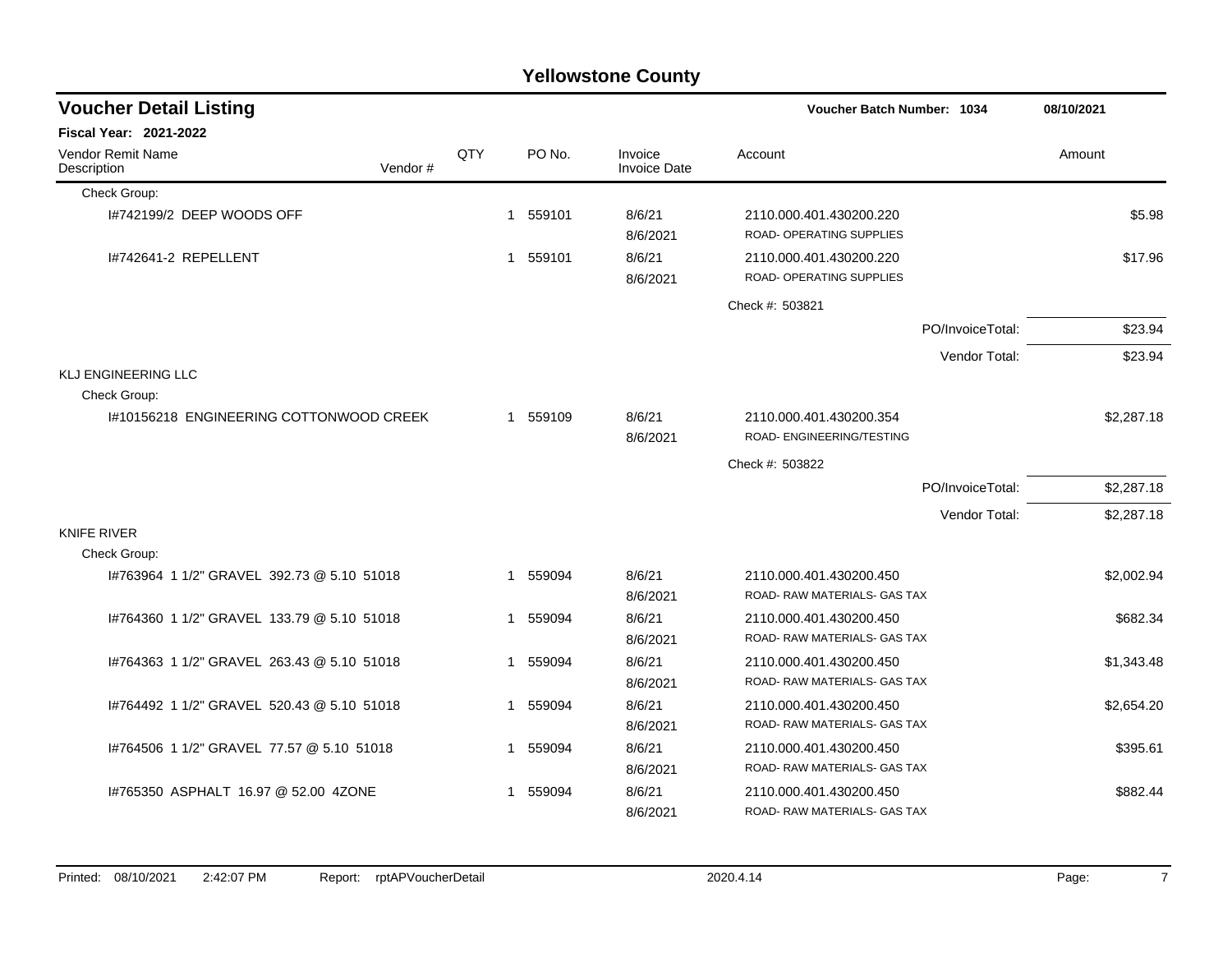|                                                                                                 |                            |     |             | <b>Yellowstone County</b>      |                                                        |             |
|-------------------------------------------------------------------------------------------------|----------------------------|-----|-------------|--------------------------------|--------------------------------------------------------|-------------|
| <b>Voucher Detail Listing</b>                                                                   |                            |     |             |                                | Voucher Batch Number: 1034                             | 08/10/2021  |
| <b>Fiscal Year: 2021-2022</b>                                                                   |                            |     |             |                                |                                                        |             |
| <b>Vendor Remit Name</b><br>Description                                                         | Vendor#                    | QTY | PO No.      | Invoice<br><b>Invoice Date</b> | Account                                                | Amount      |
| I#765357 ASPHALT 210.28 @ 52.00 11010                                                           |                            |     | 559094<br>1 | 8/6/21                         | 2110.000.401.430200.450                                | \$10,934.56 |
|                                                                                                 |                            |     |             | 8/6/2021                       | ROAD-RAW MATERIALS- GAS TAX                            |             |
| I#765696 ASPHALT 11.93 @ 52.00 41013                                                            |                            | 1   | 559094      | 8/6/21                         | 2110.000.401.430200.450                                | \$620.36    |
|                                                                                                 |                            |     |             | 8/6/2021                       | ROAD-RAW MATERIALS- GAS TAX                            |             |
| 1#765683 3/4" GRAVEL 15.58 @ 6.40 61016                                                         |                            | 1   | 559094      | 8/6/21                         | 2110.000.401.430200.450                                | \$99.71     |
|                                                                                                 |                            |     |             | 8/6/2021                       | ROAD-RAW MATERIALS- GAS TAX                            |             |
| 1#765688 3/4" GRAVEL 95.29 @ 6.40 61032                                                         |                            | 1   | 559094      | 8/6/21                         | 2110.000.401.430200.450                                | \$609.86    |
|                                                                                                 |                            |     |             | 8/6/2021                       | ROAD-RAW MATERIALS- GAS TAX                            |             |
| 1#765659 ASPHALT 3.11 @ 53.00 61016                                                             |                            | 1   | 559094      | 8/6/21                         | 2110.000.401.430200.450                                | \$164.83    |
|                                                                                                 |                            |     |             | 8/6/2021                       | ROAD-RAW MATERIALS-GAS TAX                             |             |
| 1#765782 ASPHALT 2.56 @ 53.00 PATCHING                                                          |                            | 1   | 559094      | 8/6/21                         | 2110.000.401.430200.450                                | \$135.15    |
|                                                                                                 |                            |     |             | 8/6/2021                       | ROAD-RAW MATERIALS- GAS TAX                            |             |
|                                                                                                 |                            |     |             |                                | Check #: 503823                                        |             |
|                                                                                                 |                            |     |             |                                | PO/InvoiceTotal:                                       | \$20,525.48 |
|                                                                                                 |                            |     |             |                                | Vendor Total:                                          | \$20,525.48 |
| LESTER, ROBERT                                                                                  | 048301                     |     |             |                                |                                                        |             |
| Check Group:                                                                                    |                            |     |             |                                |                                                        |             |
| Meals while attending class in Washington DC<br>08/14-08/18. 5 breakfast, lunch, and dinner. RL |                            | 1   | 559119      | 8/6/21                         | 2300.000.130.420110.370                                | \$250.00    |
|                                                                                                 |                            |     |             | 8/6/2021                       | <b>ADMIN-TRAVEL</b>                                    |             |
|                                                                                                 |                            |     |             |                                | Check #: 503824                                        |             |
|                                                                                                 |                            |     |             |                                | PO/InvoiceTotal:                                       | \$250.00    |
|                                                                                                 |                            |     |             |                                | Vendor Total:                                          | \$250.00    |
| <b>LOMCO INC</b>                                                                                | 039358                     |     |             |                                |                                                        |             |
| Check Group:                                                                                    |                            |     |             |                                |                                                        |             |
| 1#031340-01 PASS DC DUST CONTROL 51069                                                          |                            |     | 559084      | 8/6/21<br>8/6/2021             | 2110.000.401.430200.450<br>ROAD-RAW MATERIALS- GAS TAX | \$1,683.54  |
| 1#031364-01 PASS DC73 DUST CONTROL 51069                                                        |                            |     | 1 559084    | 8/6/21                         | 2110.000.401.430200.450                                | \$1,671.99  |
|                                                                                                 |                            |     |             | 8/6/2021                       | ROAD-RAW MATERIALS- GAS TAX                            |             |
| I#031371-01 PASS DC74 DUST CONTROL 51069                                                        |                            |     | 1 559084    | 8/6/21                         | 2110.000.401.430200.450                                | \$1,676.17  |
|                                                                                                 |                            |     |             | 8/6/2021                       | ROAD-RAW MATERIALS- GAS TAX                            |             |
| Printed: 08/10/2021<br>2:42:07 PM                                                               | Report: rptAPVoucherDetail |     |             |                                | 2020.4.14                                              | 8<br>Page:  |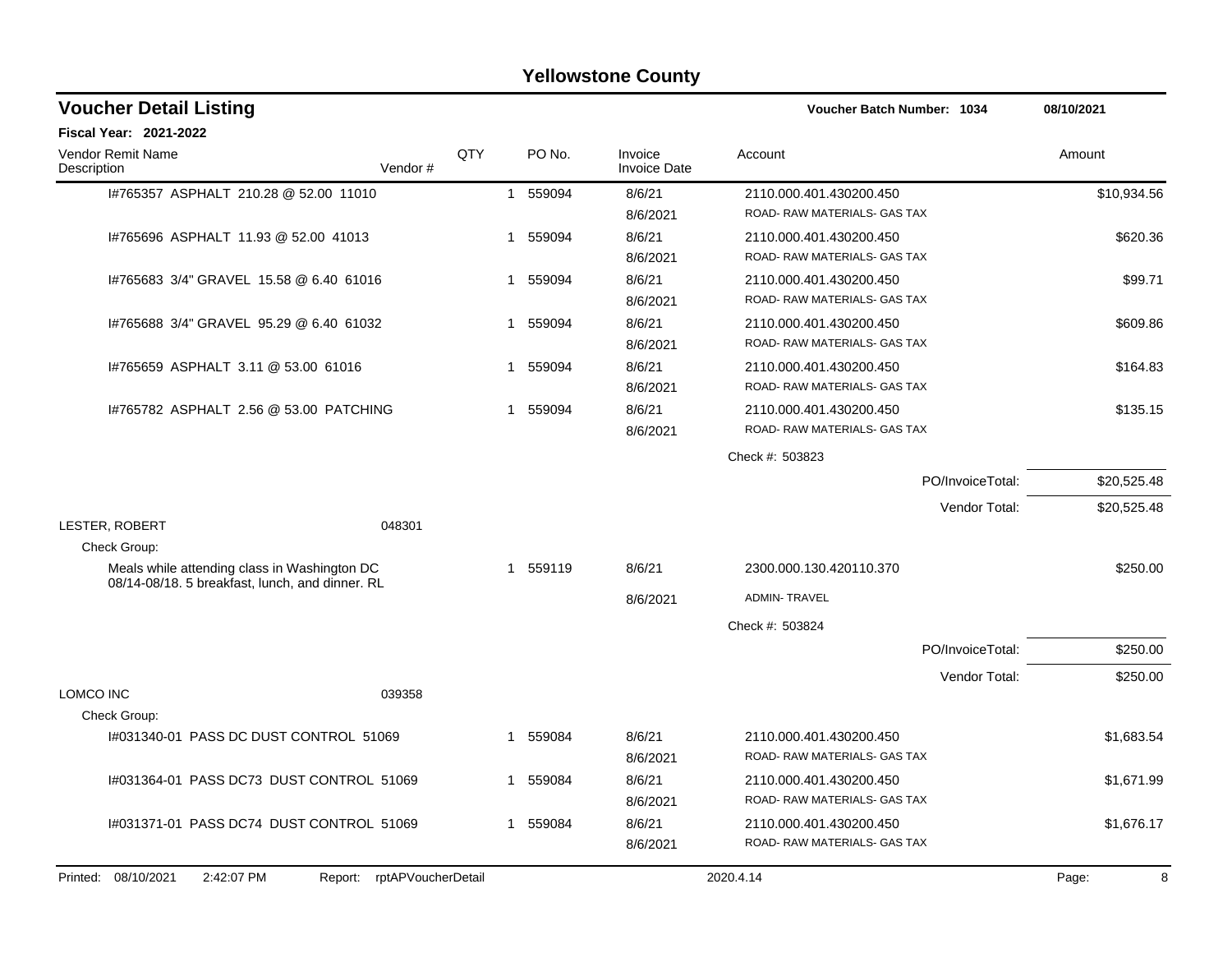|                                               |                            |     |                        | <b>Yellowstone County</b>      |                                            |            |
|-----------------------------------------------|----------------------------|-----|------------------------|--------------------------------|--------------------------------------------|------------|
| <b>Voucher Detail Listing</b>                 |                            |     |                        |                                | Voucher Batch Number: 1034                 | 08/10/2021 |
| <b>Fiscal Year: 2021-2022</b>                 |                            |     |                        |                                |                                            |            |
| Vendor Remit Name<br>Description              | Vendor#                    | QTY | PO No.                 | Invoice<br><b>Invoice Date</b> | Account                                    | Amount     |
| I#031373-01 PASS DC73 DUST CONTROL 51069      |                            |     | 559084<br>$\mathbf{1}$ | 8/6/21                         | 2110.000.401.430200.450                    | \$831.58   |
|                                               |                            |     |                        | 8/6/2021                       | ROAD-RAW MATERIALS- GAS TAX                |            |
|                                               |                            |     |                        |                                | Check #: 503825                            |            |
|                                               |                            |     |                        |                                | PO/InvoiceTotal:                           | \$5,863.28 |
|                                               |                            |     |                        |                                | Vendor Total:                              | \$5,863.28 |
| LOWE'S COMMERCIAL SERVICE                     | 048125                     |     |                        |                                |                                            |            |
| Check Group:                                  |                            |     |                        |                                |                                            |            |
| 907091; A# 9800151034- JAIL; BSH BT SDS       |                            |     | 559112<br>1            | 8/09/21                        | 2300.000.146.411200.360                    | \$85.56    |
|                                               |                            |     |                        | 8/9/2021                       | FACILITIES JAIL- REPAIR & MAINT            |            |
| 906977; A# 9800151034- JAIL; BSH BT SDS       |                            |     | 559112<br>1            | 8/09/21                        | 2300.000.146.411200.360                    | \$28.49    |
|                                               |                            |     |                        | 8/9/2021                       | FACILITIES JAIL- REPAIR & MAINT            |            |
| 913495; A# 9800151034- JAIL; CONCRETE SEALANT |                            |     | 1 559112               | 8/09/21                        | 2300.000.146.411200.360                    | \$10.80    |
|                                               |                            |     |                        | 8/9/2021                       | <b>FACILITIES JAIL- REPAIR &amp; MAINT</b> |            |
| 914883; A# 9800151034- JAIL; EXPAND FOAM      |                            |     | 559112<br>1            | 8/09/21                        | 2300.000.146.411200.360                    | \$53.08    |
|                                               |                            |     |                        | 8/9/2021                       | FACILITIES JAIL- REPAIR & MAINT            |            |
| 925861; A# 9800151034- JAIL; WIRE             |                            |     | 1 559112               | 8/09/21                        | 2300.000.146.411200.360                    | \$100.13   |
|                                               |                            |     |                        | 8/9/2021                       | FACILITIES JAIL- REPAIR & MAINT            |            |
| 905336; A# 9800151034- JAIL; SIKA AF2         |                            |     | 559112<br>1            | 8/09/21                        | 2300.000.146.411200.360                    | \$59.04    |
|                                               |                            |     |                        | 8/9/2021                       | FACILITIES JAIL- REPAIR & MAINT            |            |
| 925738; A# 9800151034- JAIL; KD FIR           |                            |     | 1 559112               | 8/09/21                        | 2300.000.146.411200.360                    | \$16.78    |
|                                               |                            |     |                        | 8/9/2021                       | FACILITIES JAIL- REPAIR & MAINT            |            |
|                                               |                            |     |                        |                                | Check #: 503826                            |            |
|                                               |                            |     |                        |                                | PO/InvoiceTotal:                           | \$353.88   |
|                                               |                            |     |                        |                                | Vendor Total:                              | \$353.88   |
| <b>MARKETING SPECIALTIES</b>                  | 004032                     |     |                        |                                |                                            |            |
| Check Group:                                  |                            |     |                        |                                |                                            |            |
| I#089033 NOZZLE                               |                            |     | 1 559080               | 8/6/21                         | 2110.000.401.430200.366                    | \$85.46    |
|                                               |                            |     |                        | 8/6/2021                       | <b>ROAD- REPAIR &amp; MAINT BUILDINGS</b>  |            |
|                                               |                            |     |                        |                                | Check #: 503827                            |            |
|                                               |                            |     |                        |                                | PO/InvoiceTotal:                           | \$85.46    |
| Printed: 08/10/2021<br>2:42:07 PM             | Report: rptAPVoucherDetail |     |                        |                                | 2020.4.14                                  | Page:<br>9 |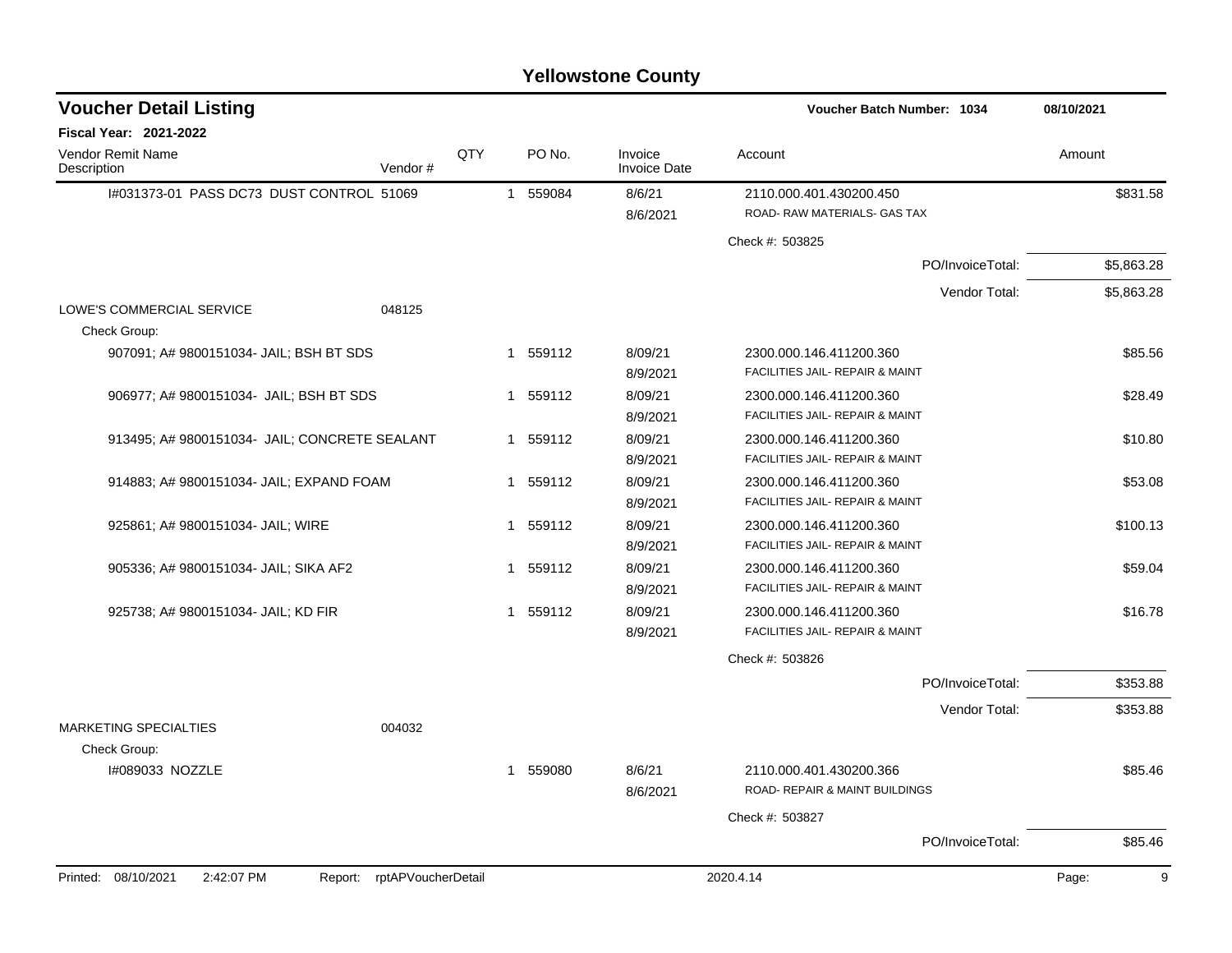| <b>Voucher Detail Listing</b>                 | Voucher Batch Number: 1034 |          |                                |                                                              | 08/10/2021       |            |
|-----------------------------------------------|----------------------------|----------|--------------------------------|--------------------------------------------------------------|------------------|------------|
| <b>Fiscal Year: 2021-2022</b>                 |                            |          |                                |                                                              |                  |            |
| Vendor Remit Name<br>Vendor#<br>Description   | QTY                        | PO No.   | Invoice<br><b>Invoice Date</b> | Account                                                      |                  | Amount     |
|                                               |                            |          |                                |                                                              | Vendor Total:    | \$85.46    |
| MASTERCARD C MOORE                            |                            |          |                                |                                                              |                  |            |
| Check Group:                                  |                            |          |                                |                                                              |                  |            |
| A#6818 I#031090 40 LARGE BLOCKS @ 65.00 STOCK |                            | 1 559104 | 8/9/21<br>8/6/2021             | 2130.000.402.430244.400<br><b>BRIDGE- BUILDING MATERIALS</b> |                  | \$2,600.00 |
| A#6818 I#9329841 LED LIGHT BAR                | $\overline{1}$             | 559104   | 8/9/21<br>8/6/2021             | 2110.000.401.430200.361<br>ROAD- VEHICLE REPAIRS             |                  | \$79.98    |
| A#6818 I#8260200 LED LIGHT BAR                | $\mathbf{1}$               | 559104   | 8/9/21<br>8/6/2021             | 2110.000.401.430200.361<br>ROAD-VEHICLE REPAIRS              |                  | \$137.98   |
|                                               |                            |          |                                | Check #: 503828                                              |                  |            |
|                                               |                            |          |                                |                                                              | PO/InvoiceTotal: | \$2,817.96 |
|                                               |                            |          |                                |                                                              | Vendor Total:    | \$2,817.96 |
| MASTERCARD KC WILLIAMS                        |                            |          |                                |                                                              |                  |            |
| Check Group: KC WILLIAMS                      |                            |          |                                |                                                              |                  |            |
| A#1232; DELTA Flight DES Conf                 | $\mathbf 1$                | 559008   | 08/04/2021                     | 1000.000.124.420600.370                                      |                  | \$441.40   |
| P-Card Payee:<br>MASTERCARD                   |                            |          | 8/4/2021                       | <b>DES-TRAVEL</b>                                            |                  |            |
| A#1232; GAS<br>P-Card Payee:<br>MASTERCARD    |                            | 1 559008 | 08/04/2021<br>8/4/2021         | 1000.000.124.420600.231<br>DES- GAS/OIL/GREASE               |                  | \$107.34   |
|                                               |                            |          |                                | Check #: 503854                                              |                  |            |
|                                               |                            |          |                                |                                                              | PO/InvoiceTotal: | \$548.74   |
|                                               |                            |          |                                |                                                              | Vendor Total:    | \$548.74   |
| MASTERCARD T KACZMAREK                        |                            |          |                                |                                                              |                  |            |
| Check Group:                                  |                            |          |                                |                                                              |                  |            |
| 0102; JAIL; DOWNSPOUT                         |                            | 1 559127 | 8/6/21<br>8/6/2021             | 2300.000.146.411200.360<br>FACILITIES JAIL- REPAIR & MAINT   |                  | \$45.00    |
|                                               |                            |          |                                | Check #: 503829                                              |                  |            |
|                                               |                            |          |                                |                                                              | PO/InvoiceTotal: | \$45.00    |
|                                               |                            |          |                                |                                                              | Vendor Total:    | \$45.00    |
| MASTERCARD, T MILLER<br>Check Group:          |                            |          |                                |                                                              |                  |            |

Printed: 08/10/2021 2:42:07 PM Report: rptAPVoucherDetail 2020.4.14 2020.4.14 2020.4.14 Page: 10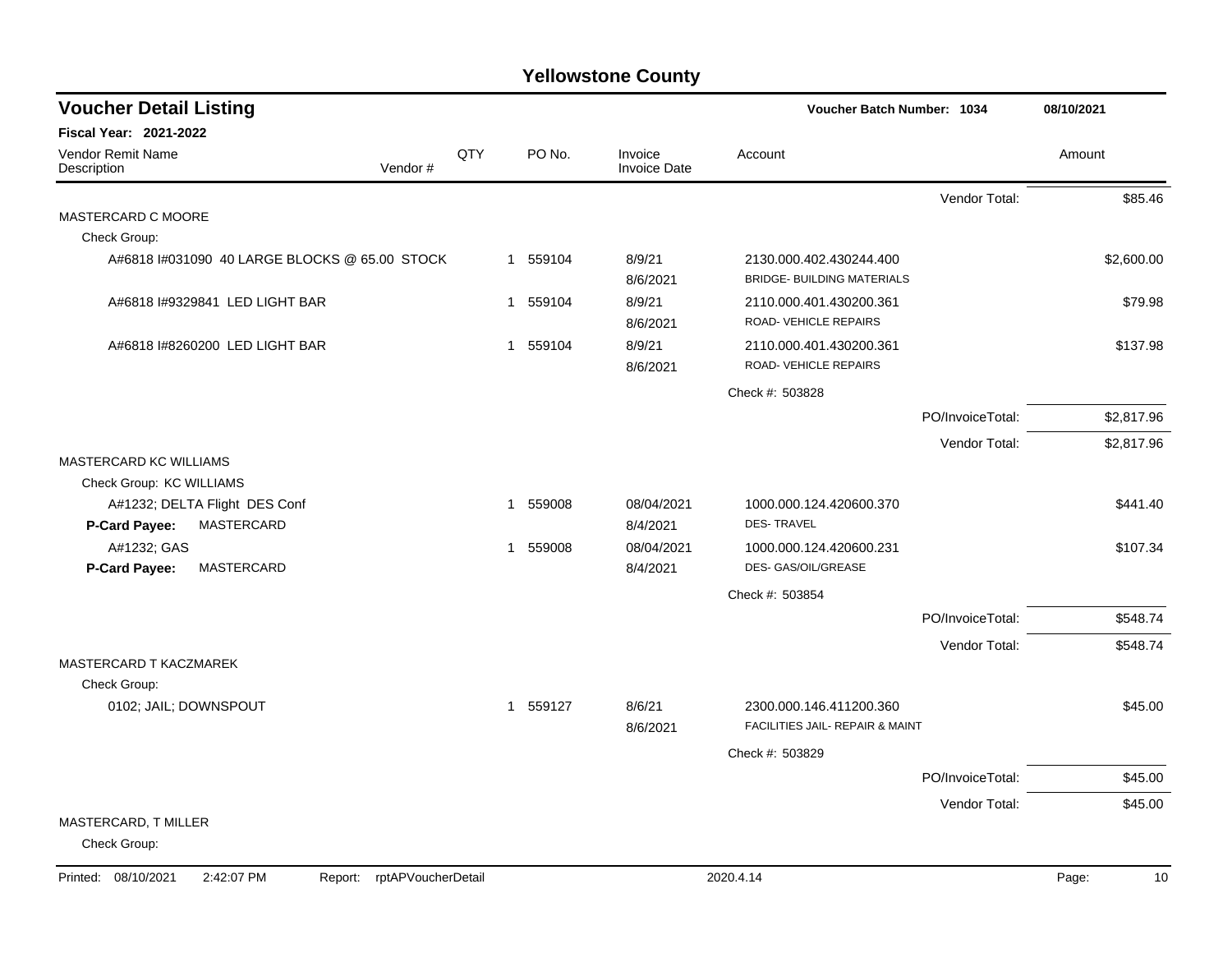#### A#1051 I#9724442 GPS MONITORING OF TRUCKS 1 559092 8/6/21 2110.000.401.430200.368 5419.86 8/6/2021 ROAD- SOFTWARE/HARDWARE MAINT Check #: 503830 PO/InvoiceTotal: \$419.86 Vendor Total: \$419.86 MEADOW GREEN SALES Check Group: #14786 SPEED FEED TRIM HEAD 400 6 559122 8/6/21 5810.000.552.460442.220 \$150.00 8/6/2021 METRA FACILITIES- OPERATING SUPPLIES Check #: 503831 PO/InvoiceTotal: \$150.00 Vendor Total: \$150.00 MONTANA DAKOTA UTILITIES... 040762 Check Group: A#81294310008 7/21/21 STORAGE BLDG 1 559089 8/9/21 2110.000.401.430200.340 8/6/2021 ROAD- UTILITIES A#94449010001 7/21/21 SHOP 1 559089 1 559089 8/9/21 2110.000.401.430200.340 8/6/2021 ROAD- UTILITIES Check #: 503832 PO/InvoiceTotal: \$235.84 Vendor Total: \$235.84 MONTANA SPRINKLER SERVICE 004385 Check Group: 78667; WHC; MOWING 1 559116 8/6/21 2360.000.145.460452.360 \$110.00 8/6/2021 FACILITIES- REPAIR & MAINT Check #: 503833 PO/InvoiceTotal: \$110.00 Vendor Total: \$110.00 MONTEZ CLEANING SERVICES Check Group: **Voucher Batch Number: Yellowstone County** Vendor Remit Name **Description Voucher Detail Listing Fiscal Year: 2021-2022 1034 08/10/2021** PO No. Invoice Account Amount Amount Amount Amount Vendor # **QTY** Invoice Date Printed: 08/10/2021 2:42:07 PM Report: rptAPVoucherDetail 2020.4.14 2020.4.14 Page: 11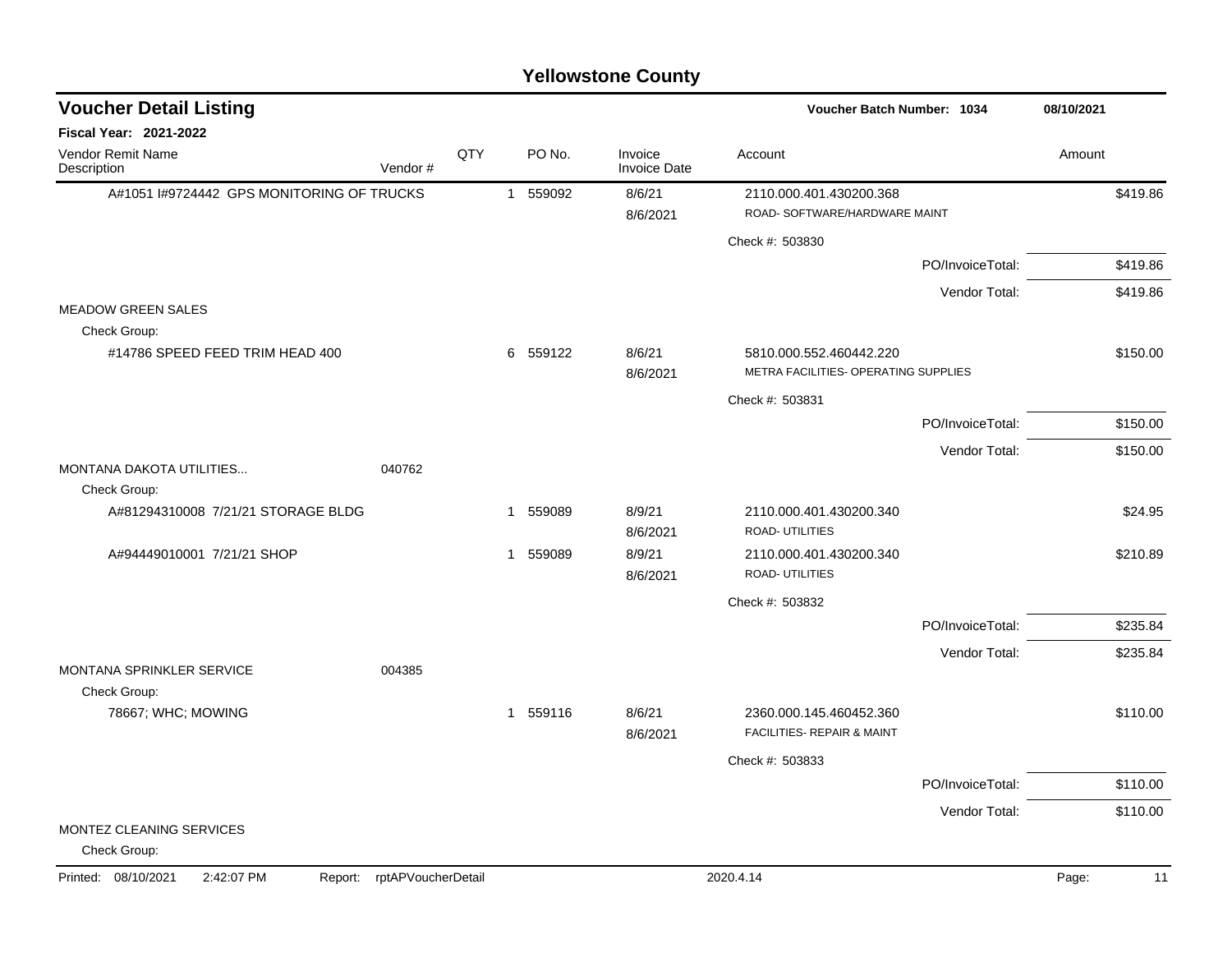|                                              |                    |     |             | <b>Yellowstone County</b>      |                                                                      |                  |             |
|----------------------------------------------|--------------------|-----|-------------|--------------------------------|----------------------------------------------------------------------|------------------|-------------|
| <b>Voucher Detail Listing</b>                |                    |     |             |                                | <b>Voucher Batch Number: 1034</b>                                    |                  | 08/10/2021  |
| Fiscal Year: 2021-2022                       |                    |     |             |                                |                                                                      |                  |             |
| <b>Vendor Remit Name</b><br>Description      | Vendor#            | QTY | PO No.      | Invoice<br><b>Invoice Date</b> | Account                                                              |                  | Amount      |
| I#856 JULY SHOP CLEANING                     |                    |     | 559093<br>1 | 8/6/21<br>8/6/2021             | 2110.000.401.430200.367<br>ROAD- JANITORIAL SERVICES                 |                  | \$500.00    |
|                                              |                    |     |             |                                | Check #: 503834                                                      |                  |             |
|                                              |                    |     |             |                                |                                                                      | PO/InvoiceTotal: | \$500.00    |
|                                              |                    |     |             |                                |                                                                      | Vendor Total:    | \$500.00    |
| <b>MOUNTAIN ALARM</b><br>Check Group:        |                    |     |             |                                |                                                                      |                  |             |
| I#2516397 ALARM MONITORING SHOP 8/3/21       |                    |     | 1 559111    | 8/6/21<br>8/6/2021             | 2110.000.401.430200.368<br>ROAD- SOFTWARE/HARDWARE MAINT             |                  | \$52.13     |
| I#2516363 ALARM INSTALL SHOP 8/3/21          |                    |     | 1 559111    | 8/6/21<br>8/6/2021             | 2110.000.401.430200.366<br><b>ROAD- REPAIR &amp; MAINT BUILDINGS</b> |                  | \$1,067.37  |
|                                              |                    |     |             |                                | Check #: 503835                                                      |                  |             |
|                                              |                    |     |             |                                |                                                                      | PO/InvoiceTotal: | \$1,119.50  |
|                                              |                    |     |             |                                |                                                                      | Vendor Total:    | \$1,119.50  |
| <b>NAPA AUTO PARTS</b><br>Check Group:       | 020015             |     |             |                                |                                                                      |                  |             |
| I#3977-00-318531 WHEEL WEIGHTS               |                    |     | 1 559074    | 8/6/21<br>8/6/2021             | 2110.000.401.430200.361<br>ROAD-VEHICLE REPAIRS                      |                  | \$214.70    |
| I#3977-00-318310 VALVES                      |                    |     | 1 559074    | 8/6/21<br>8/6/2021             | 2110.000.401.430200.361<br>ROAD-VEHICLE REPAIRS                      |                  | \$74.61     |
| I#3977-00-306117 RETURN                      |                    |     | 1 559074    | 8/6/21<br>8/6/2021             | 2110.000.401.430200.361<br>ROAD-VEHICLE REPAIRS                      |                  | (\$119.73)  |
| I#3977-00-318537 SLIME                       |                    |     | 1 559074    | 8/6/21<br>8/6/2021             | 2110.000.401.430200.361<br>ROAD-VEHICLE REPAIRS                      |                  | \$39.96     |
| I#3977-00-319034 SLIME                       |                    |     | 1 559074    | 8/6/21<br>8/6/2021             | 2110.000.401.430200.361<br>ROAD-VEHICLE REPAIRS                      |                  | \$105.58    |
|                                              |                    |     |             |                                | Check #: 503836                                                      |                  |             |
|                                              |                    |     |             |                                |                                                                      | PO/InvoiceTotal: | \$315.12    |
|                                              |                    |     |             |                                |                                                                      | Vendor Total:    | \$315.12    |
| NORTHWESTERN ENERGY                          | 045035             |     |             |                                |                                                                      |                  |             |
| Printed: 08/10/2021<br>2:42:07 PM<br>Report: | rptAPVoucherDetail |     |             |                                | 2020.4.14                                                            |                  | Page:<br>12 |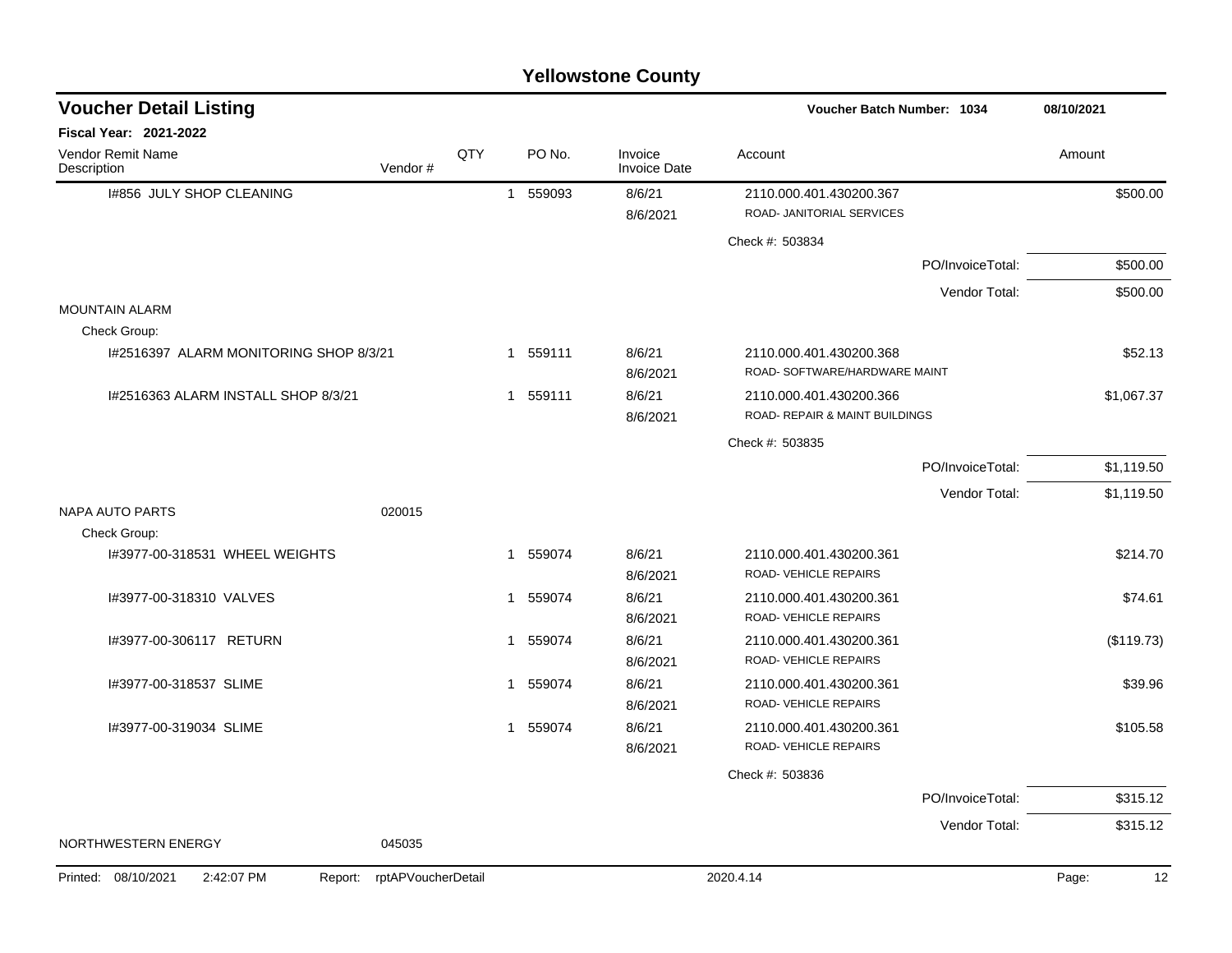|                                          |         |     |   |        | <b>Yellowstone County</b> |                                                   |                  |            |            |
|------------------------------------------|---------|-----|---|--------|---------------------------|---------------------------------------------------|------------------|------------|------------|
| <b>Voucher Detail Listing</b>            |         |     |   |        |                           | Voucher Batch Number: 1034                        |                  | 08/10/2021 |            |
| <b>Fiscal Year: 2021-2022</b>            |         |     |   |        |                           |                                                   |                  |            |            |
| Vendor Remit Name<br>Description         | Vendor# | QTY |   | PO No. | Invoice<br>Invoice Date   | Account                                           |                  | Amount     |            |
| Check Group:                             |         |     |   |        |                           |                                                   |                  |            |            |
| A#0256637-0 072321 WISE LANE & SHILO     |         |     | 1 | 559087 | 8/6/21<br>8/6/2021        | 2110.000.401.430260.341<br>ROAD- ELECTRICITY      |                  |            | \$20.21    |
| A#0311835-3 072021 BROADVIEW ELECTRICITY |         |     | 1 | 559087 | 8/6/21<br>8/6/2021        | 2110.000.401.430200.340<br>ROAD- UTILITIES        |                  |            | \$6.35     |
|                                          |         |     |   |        |                           | Check #: 503837                                   |                  |            |            |
|                                          |         |     |   |        |                           |                                                   | PO/InvoiceTotal: |            | \$26.56    |
|                                          |         |     |   |        |                           |                                                   | Vendor Total:    |            | \$26.56    |
| PACIFIC STEEL<br>Check Group:            | 004900  |     |   |        |                           |                                                   |                  |            |            |
| 1#7721771 STEEL FOR SIGN TRAILERS        |         |     | 1 | 559081 | 8/6/21<br>8/6/2021        | 2110.000.401.430260.364<br>ROAD- SIGN MAINTENANCE |                  |            | \$119.28   |
|                                          |         |     |   |        |                           | Check #: 503838                                   |                  |            |            |
|                                          |         |     |   |        |                           |                                                   | PO/InvoiceTotal: |            | \$119.28   |
|                                          |         |     |   |        |                           |                                                   | Vendor Total:    |            | \$119.28   |
| POWERPLAN OIB<br>Check Group:            | 045339  |     |   |        |                           |                                                   |                  |            |            |
| A#7787006 I#P7953012 FILTER KITS         |         |     | 1 | 559075 | 8/6/21<br>8/6/2021        | 2110.000.401.430200.361<br>ROAD- VEHICLE REPAIRS  |                  |            | \$257.70   |
| A#7787006 I#P7953112 REF P7953012        |         |     | 1 | 559075 | 8/6/21<br>8/6/2021        | 2110.000.401.430200.361<br>ROAD-VEHICLE REPAIRS   |                  |            | (\$257.70) |
| A#7787006 I#P7939512 HY-GUARD            |         |     | 1 | 559075 | 8/6/21<br>8/6/2021        | 2110.000.401.430200.361<br>ROAD-VEHICLE REPAIRS   |                  |            | \$199.16   |
|                                          |         |     |   |        |                           | Check #: 503839                                   |                  |            |            |
|                                          |         |     |   |        |                           |                                                   | PO/InvoiceTotal: |            | \$199.16   |
|                                          |         |     |   |        |                           |                                                   | Vendor Total:    |            | \$199.16   |

#### PURCELL TIRE CO

|          | Check Group: |                                    |         |                    |           |                    |                                                 |       |         |  |
|----------|--------------|------------------------------------|---------|--------------------|-----------|--------------------|-------------------------------------------------|-------|---------|--|
|          |              | A#3120189 #31203229 Mount/Dismount |         |                    | 559110    | 8/6/21<br>8/6/2021 | 2110.000.401.430200.361<br>ROAD-VEHICLE REPAIRS |       | \$65.00 |  |
| Printed: | 08/10/2021   | 2:42:07 PM                         | Report: | rptAPVoucherDetail | 2020.4.14 |                    |                                                 | Page: | 13      |  |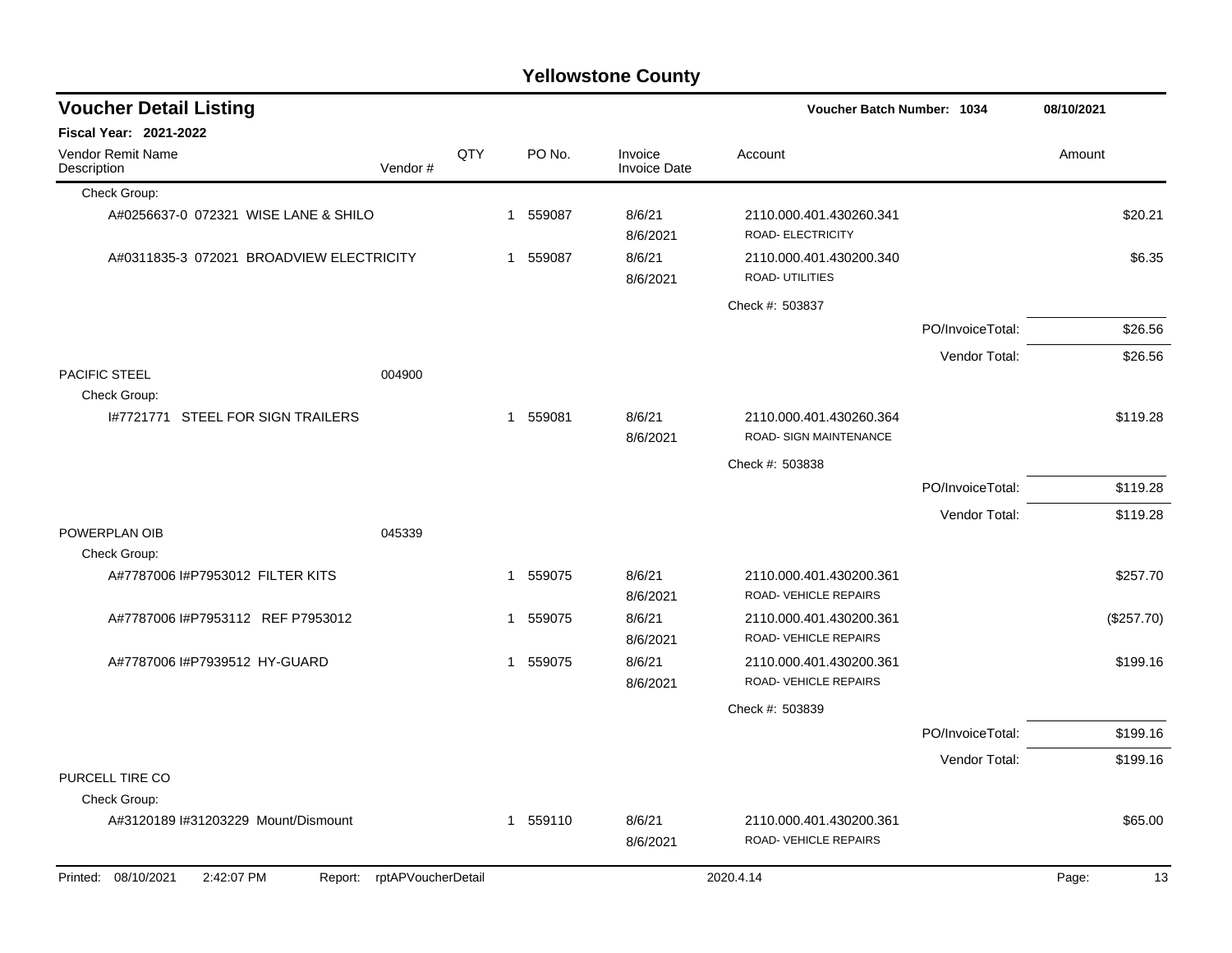|                                                                    |     |                        | <b>Yellowstone County</b>      |                                                              |                  |             |
|--------------------------------------------------------------------|-----|------------------------|--------------------------------|--------------------------------------------------------------|------------------|-------------|
| <b>Voucher Detail Listing</b>                                      |     |                        |                                | Voucher Batch Number: 1034                                   |                  | 08/10/2021  |
| Fiscal Year: 2021-2022                                             |     |                        |                                |                                                              |                  |             |
| Vendor Remit Name<br>Vendor#<br>Description                        | QTY | PO No.                 | Invoice<br><b>Invoice Date</b> | Account                                                      |                  | Amount      |
| A#3120189 I#31203533 FLAT REPAIR                                   |     | 1 559110               | 8/6/21<br>8/6/2021             | 2110.000.401.430200.361<br>ROAD-VEHICLE REPAIRS              |                  | \$75.00     |
| A#3120189 I#31203500 FLAT REPAIR                                   |     | 559110<br>1            | 8/6/21<br>8/6/2021             | 2110.000.401.430200.361<br>ROAD-VEHICLE REPAIRS              |                  | \$785.00    |
| A#3120189 #31203493 4 16.5 TIRES                                   |     | 1 559110               | 8/6/21<br>8/6/2021             | 2110.000.401.430200.361<br>ROAD-VEHICLE REPAIRS              |                  | \$920.00    |
|                                                                    |     |                        |                                | Check #: 503840                                              |                  |             |
|                                                                    |     |                        |                                |                                                              | PO/InvoiceTotal: | \$1,845.00  |
|                                                                    |     |                        |                                |                                                              | Vendor Total:    | \$1,845.00  |
| <b>RATCO LLC</b>                                                   |     |                        |                                |                                                              |                  |             |
| Check Group:                                                       |     | 559095                 |                                | 2110.000.401.430200.361                                      |                  |             |
| I#117691 LOCK                                                      |     | $\mathbf{1}$           | 8/6/21<br>8/6/2021             | ROAD-VEHICLE REPAIRS                                         |                  | \$44.18     |
|                                                                    |     |                        |                                | Check #: 503841                                              |                  |             |
|                                                                    |     |                        |                                |                                                              | PO/InvoiceTotal: | \$44.18     |
|                                                                    |     |                        |                                |                                                              | Vendor Total:    | \$44.18     |
| RUMPH, JACKIE                                                      |     |                        |                                |                                                              |                  |             |
| Check Group:<br>Groceries-Diabetes Cooking Class 7/22              |     | 1 559125               | 8/6/21<br>8/6/2021             | 2290.000.410.450400.210<br><b>EXTENSION- OFFICE SUPPLIES</b> |                  | \$46.78     |
|                                                                    |     |                        |                                | Check #: 503842                                              |                  |             |
|                                                                    |     |                        |                                |                                                              | PO/InvoiceTotal: | \$46.78     |
|                                                                    |     |                        |                                |                                                              | Vendor Total:    | \$46.78     |
| <b>SIX ROBBLEES</b><br>005685                                      |     |                        |                                |                                                              |                  |             |
| Check Group:                                                       |     |                        |                                |                                                              |                  |             |
| A#2895 I#6-522551 Wheel Nut, Bearing Cones, Grease<br>Seal, Hub    |     | 559090<br>$\mathbf{1}$ | 8/6/21                         | 2110.000.401.430200.361                                      |                  | \$150.76    |
|                                                                    |     |                        | 8/6/2021                       | ROAD-VEHICLE REPAIRS                                         |                  |             |
| A#2895 I#6-522555 RETURN                                           |     | 1 559090               | 8/6/21<br>8/6/2021             | 2110.000.401.430200.361<br>ROAD-VEHICLE REPAIRS              |                  | (\$43.60)   |
| Printed: 08/10/2021<br>2:42:07 PM<br>rptAPVoucherDetail<br>Report: |     |                        |                                | 2020.4.14                                                    |                  | Page:<br>14 |
|                                                                    |     |                        |                                |                                                              |                  |             |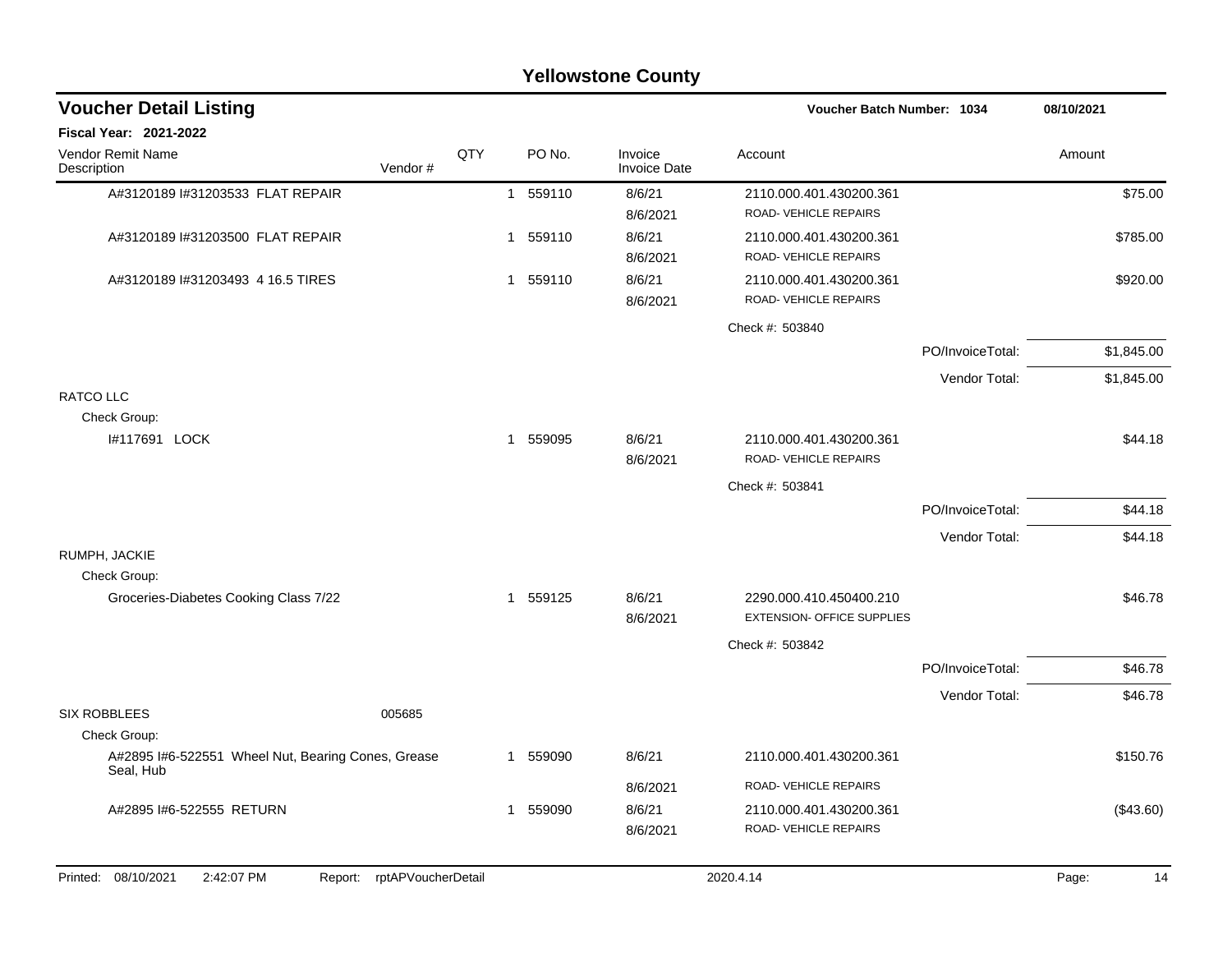| <b>Yellowstone County</b>                 |         |     |              |          |                                |                                                               |                  |            |
|-------------------------------------------|---------|-----|--------------|----------|--------------------------------|---------------------------------------------------------------|------------------|------------|
| <b>Voucher Detail Listing</b>             |         |     |              |          |                                | Voucher Batch Number: 1034                                    |                  | 08/10/2021 |
| <b>Fiscal Year: 2021-2022</b>             |         |     |              |          |                                |                                                               |                  |            |
| <b>Vendor Remit Name</b><br>Description   | Vendor# | QTY |              | PO No.   | Invoice<br><b>Invoice Date</b> | Account                                                       |                  | Amount     |
| A#2895 I#6-522558 RETURN                  |         |     |              | 1 559090 | 8/6/21<br>8/6/2021             | 2110.000.401.430200.361<br>ROAD- VEHICLE REPAIRS              |                  | (\$43.60)  |
| A#2895 I#6-522557 BEARING CONE            |         |     | $\mathbf{1}$ | 559090   | 8/6/21<br>8/6/2021             | 2110.000.401.430200.361<br>ROAD- VEHICLE REPAIRS              |                  | \$43.60    |
|                                           |         |     |              |          |                                | Check #: 503843                                               |                  |            |
|                                           |         |     |              |          |                                |                                                               | PO/InvoiceTotal: | \$107.16   |
|                                           |         |     |              |          |                                |                                                               | Vendor Total:    | \$107.16   |
| SPHERION STAFFING LLC<br>Check Group:     |         |     |              |          |                                |                                                               |                  |            |
| I#RL2443851 7/25/21 PSA BM                |         |     |              | 1 559124 | 8/6/21<br>8/6/2021             | 1000.000.121.410340.399<br>JP- PSA PROGRAM                    |                  | \$960.00   |
| I#RL2444925 8/1/21 PSA BM                 |         |     |              | 1 559124 | 8/6/21<br>8/6/2021             | 1000.000.121.410340.399<br>JP- PSA PROGRAM                    |                  | \$648.00   |
| I#RL2430990 7/11/21 PSA BM                |         |     |              | 1 559124 | 8/6/21<br>8/6/2021             | 1000.000.121.410340.399<br>JP- PSA PROGRAM                    |                  | \$960.00   |
| I#RL2433908 7/18/21 PSA BM                |         |     | $\mathbf{1}$ | 559124   | 8/6/21<br>8/6/2021             | 1000.000.121.410340.399<br><b>JP- PSA PROGRAM</b>             |                  | \$960.00   |
|                                           |         |     |              |          |                                | Check #: 503844                                               |                  |            |
|                                           |         |     |              |          |                                |                                                               | PO/InvoiceTotal: | \$3,528.00 |
| STATE INDUSTRIAL PRODUCTS                 | 005810  |     |              |          |                                |                                                               | Vendor Total:    | \$3,528.00 |
| Check Group:                              |         |     |              |          |                                |                                                               |                  |            |
| 902077300; YCCH; ALGAECIDE                |         |     |              | 1 559120 | 8/6/21<br>8/6/2021             | 1000.000.145.411200.360<br>FACILITIES- REPAIR & MAINT SERVICE |                  | \$3,741.81 |
|                                           |         |     |              |          |                                | Check #: 503845                                               |                  |            |
|                                           |         |     |              |          |                                |                                                               | PO/InvoiceTotal: | \$3,741.81 |
|                                           |         |     |              |          |                                |                                                               | Vendor Total:    | \$3,741.81 |
| TACOMA SCREW PRODUCTS INC<br>Check Group: |         |     |              |          |                                |                                                               |                  |            |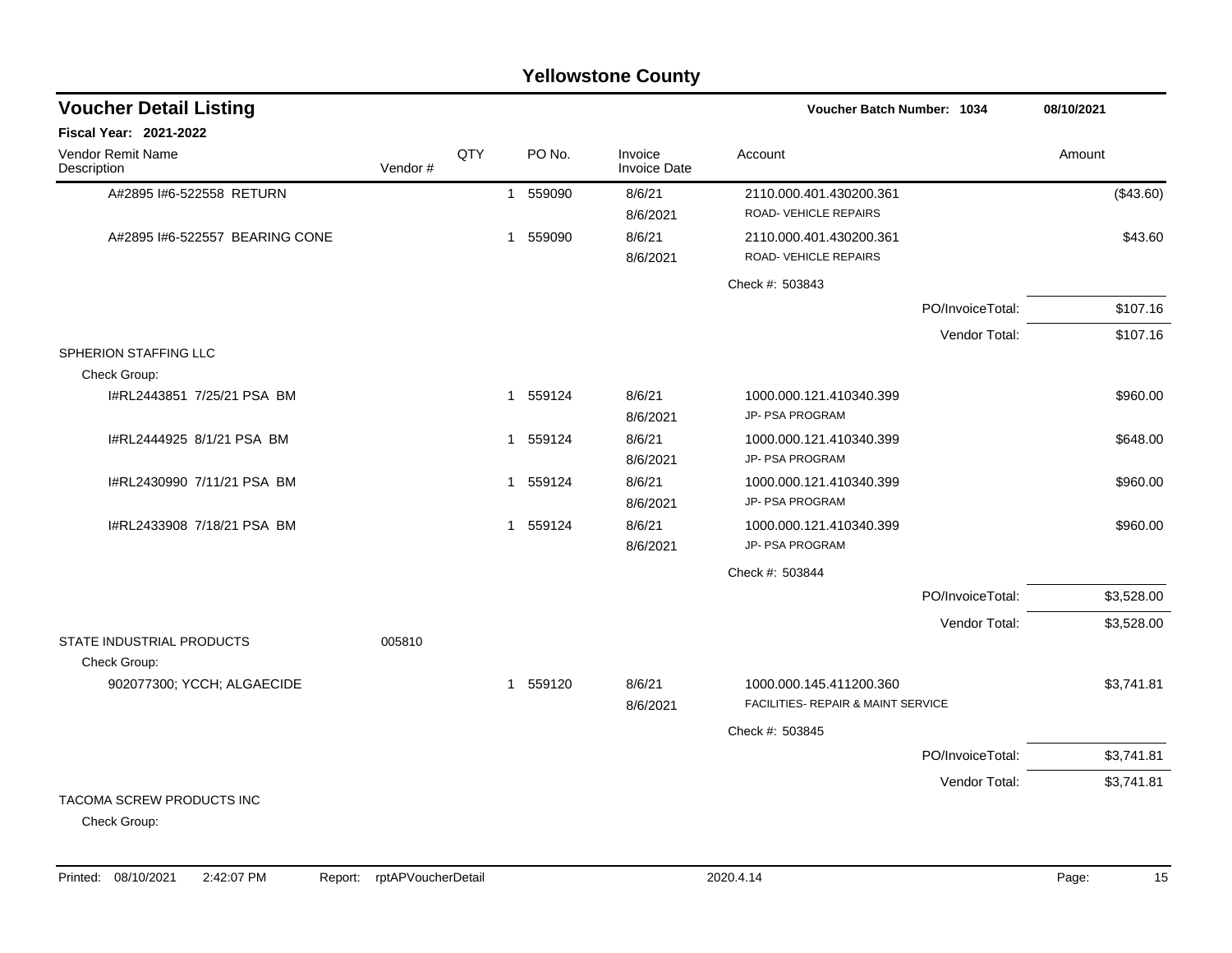#### A#138946 l#270015396-00 Washers/Nuts 1 559106 8/6/21 2110.000.401.430260.364 \$13.23 8/6/2021 ROAD- SIGN MAINTENANCE A#138946 l#270014993-00 Screws/washers 1 559106 8/6/21 2110.000.401.430200.361 \$28.93 8/6/2021 ROAD- VEHICLE REPAIRS A#138946 l#270011611-00 Gloves/drill bits/zinc busing 1 559106 8/6/21 2110.000.401.430200.361 \$123.47 8/6/2021 ROAD- VEHICLE REPAIRS A#138946 l#270015549-00 Gloves 6.15.46 8/6/2021 ROAD- VEHICLE REPAIRS Check #: 503846 PO/InvoiceTotal: \$181.09 Vendor Total: \$181.09 TRACTOR & EQUIPMENT CO 006030 Check Group: A#9101764 I#BLCS0760839 MAT-COCOA 1 559082 8/6/21 2110.000.401.430200.361 \$49.00 8/6/2021 ROAD- VEHICLE REPAIRS Check #: 503847 PO/InvoiceTotal: \$49.00 Vendor Total: \$49.00 TRI-STATE TRUCK & EQUIP 038469 Check Group: A#99320 I#01P17967 Control Rod 1 559083 8/6/21 2130.000.402.430244.361 361.50 8/6/2021 BRIDGE- VEHICLE REPAIRS A#99320 I#01P18151 Clutch Kit/Solenoid valve 1 559083 8/6/21 2110.000.401.430200.361 \$1,903.54 8/6/2021 ROAD- VEHICLE REPAIRS Check #: 503848 PO/InvoiceTotal: \$1,965.04 Vendor Total: \$1,965.04 TRUENORTH STEEL **Voucher Batch Number: Yellowstone County** Vendor Remit Name **Description Voucher Detail Listing Fiscal Year: 2021-2022 1034 08/10/2021** PO No. Invoice Account Amount Amount Amount Amount Vendor # **QTY** Invoice Date

Check Group: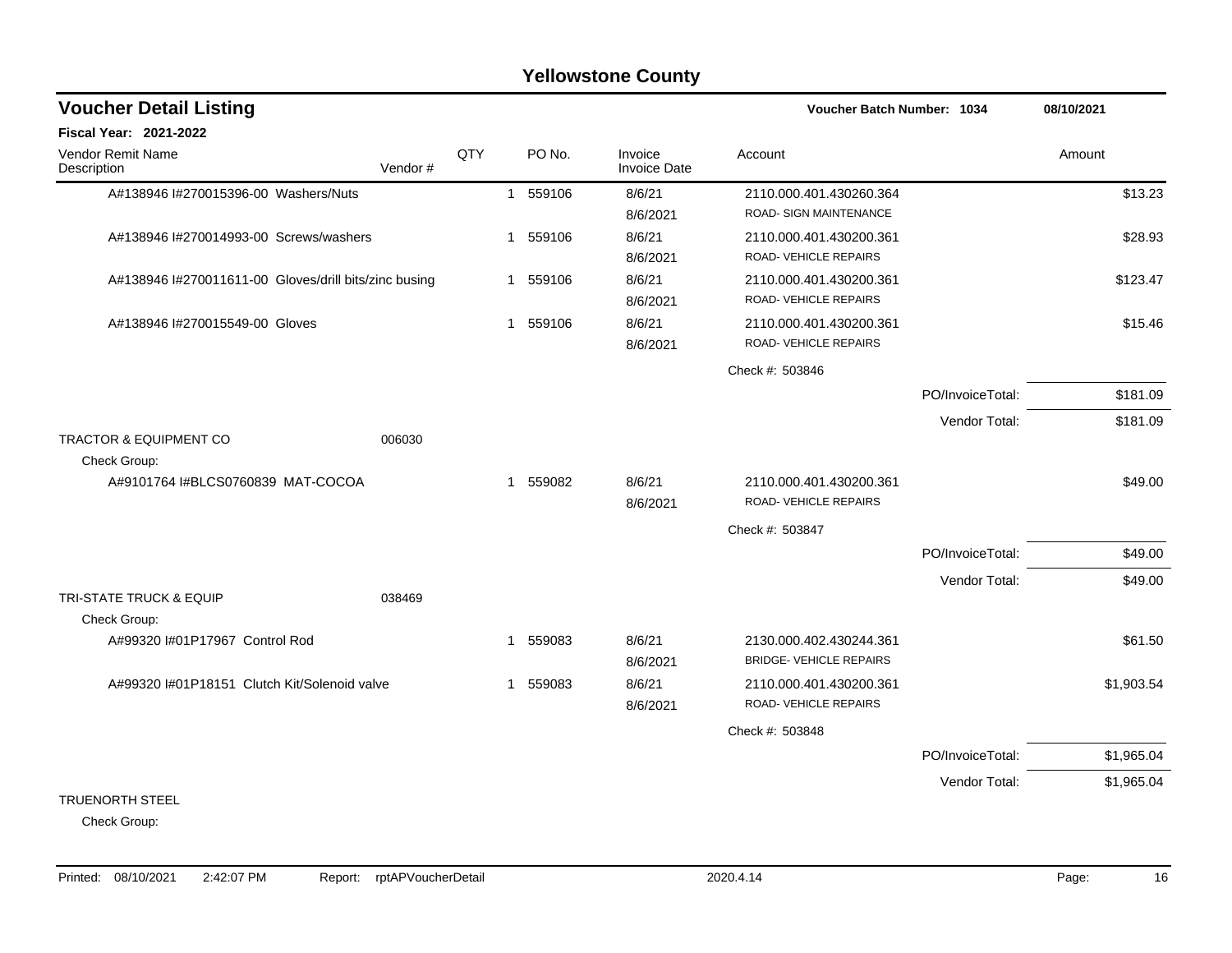| <b>Voucher Detail Listing</b>                         |     |                        |                                | <b>Voucher Batch Number: 1034</b>                            | 08/10/2021  |
|-------------------------------------------------------|-----|------------------------|--------------------------------|--------------------------------------------------------------|-------------|
| Fiscal Year: 2021-2022                                |     |                        |                                |                                                              |             |
| <b>Vendor Remit Name</b><br>Description<br>Vendor#    | QTY | PO No.                 | Invoice<br><b>Invoice Date</b> | Account                                                      | Amount      |
| I#BI0000025036 18" X 40' PIPE & BAND                  |     | 559099<br>$\mathbf{1}$ | 8/6/21<br>8/6/2021             | 2130.000.402.430244.400<br><b>BRIDGE- BUILDING MATERIALS</b> | \$990.75    |
|                                                       |     |                        |                                | Check #: 503849                                              |             |
|                                                       |     |                        |                                | PO/InvoiceTotal:                                             | \$990.75    |
| UTILITIES UNDERGROUND LOCATION CENTER<br>Check Group: |     |                        |                                | Vendor Total:                                                | \$990.75    |
| INVOICE #1075397- LOCATES FOR JULY 2021               |     | 559103<br>$\mathbf{1}$ | 8/6/21<br>8/6/2021             | 6060.000.608.500800.220<br>TECHNOLOGY- OPERATING SUPPLIES    | \$7.85      |
|                                                       |     |                        |                                | Check #: 503850                                              |             |
|                                                       |     |                        |                                | PO/InvoiceTotal:                                             | \$7.85      |
|                                                       |     |                        |                                | Vendor Total:                                                | \$7.85      |
| WESTERN EMULSIONS, INC                                |     |                        |                                |                                                              |             |
| Check Group:                                          |     |                        |                                |                                                              |             |
| I#10-475454 PASS DC73 DUST CONTROL 51069              |     | 1 559097               | 8/6/21<br>8/6/2021             | 2110.000.401.430200.450<br>ROAD-RAW MATERIALS- GAS TAX       | \$12,870.60 |
| I#10-475157 PASS DC73 DUST CONTROL 51069              |     | 559097<br>$\mathbf{1}$ | 8/6/21<br>8/6/2021             | 2110.000.401.430200.450<br>ROAD- RAW MATERIALS- GAS TAX      | \$12,965.60 |
| #10-475158 PASS DC73 DUST CONTROL 51069               |     | 559097<br>$\mathbf{1}$ | 8/6/21<br>8/6/2021             | 2110.000.401.430200.450<br>ROAD-RAW MATERIALS- GAS TAX       | \$12,977.00 |
| 1#10-474675 PASS DC73 DUST CONTROL 51069              |     | 559097<br>1            | 8/6/21<br>8/6/2021             | 2110.000.401.430200.450<br>ROAD-RAW MATERIALS- GAS TAX       | \$12,939.00 |
| 1#10-474676 PASS DC73 DUST CONTROL 51069              |     | 559097<br>1            | 8/6/21<br>8/6/2021             | 2110.000.401.430200.450<br>ROAD- RAW MATERIALS- GAS TAX      | \$13,117.60 |
| 1#10-474857 PASS DC73 DUST CONTROL 51069              |     | 559097<br>$\mathbf{1}$ | 8/6/21<br>8/6/2021             | 2110.000.401.430200.450<br>ROAD-RAW MATERIALS- GAS TAX       | \$12,916.20 |
| 1#10474858 PASS DC73 DUST CONTROL 51069               |     | 1 559097               | 8/6/21<br>8/6/2021             | 2110.000.401.430200.450<br>ROAD-RAW MATERIALS- GAS TAX       | \$12,961.80 |
| #10-476187 PASS R MILLING OIL 61032                   |     | 1 559097               | 8/6/21<br>8/6/2021             | 2110.000.401.430200.450<br>ROAD-RAW MATERIALS- GAS TAX       | \$12,169.50 |